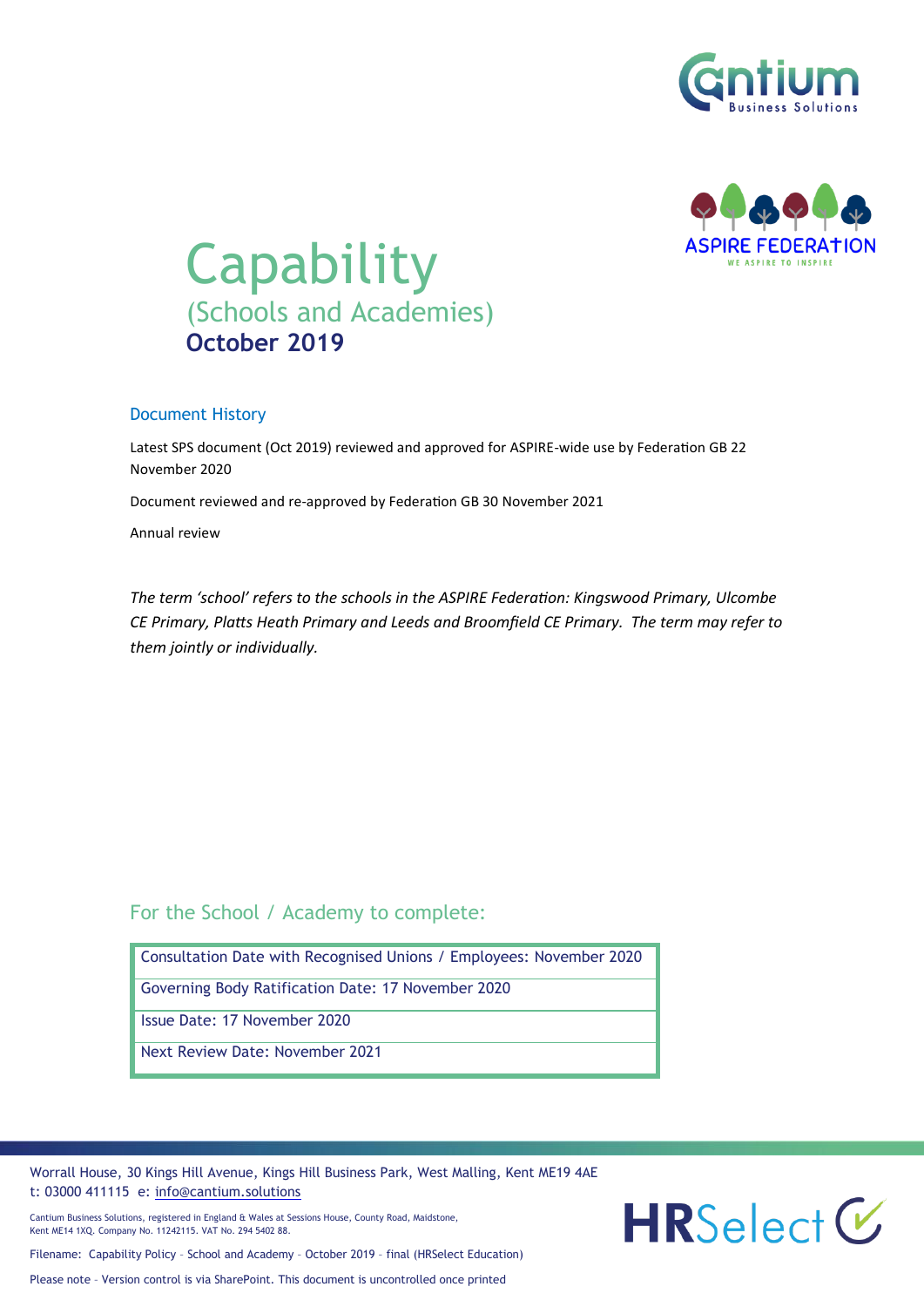

## **Contents**

| 2 Scope 5                                                                   |  |
|-----------------------------------------------------------------------------|--|
|                                                                             |  |
|                                                                             |  |
|                                                                             |  |
|                                                                             |  |
|                                                                             |  |
|                                                                             |  |
|                                                                             |  |
|                                                                             |  |
|                                                                             |  |
|                                                                             |  |
|                                                                             |  |
|                                                                             |  |
|                                                                             |  |
| Part C: Additional Considerations in the Management of Capability Issues 19 |  |
|                                                                             |  |
|                                                                             |  |
|                                                                             |  |
|                                                                             |  |
|                                                                             |  |
|                                                                             |  |
|                                                                             |  |
|                                                                             |  |
|                                                                             |  |
|                                                                             |  |
|                                                                             |  |
|                                                                             |  |
|                                                                             |  |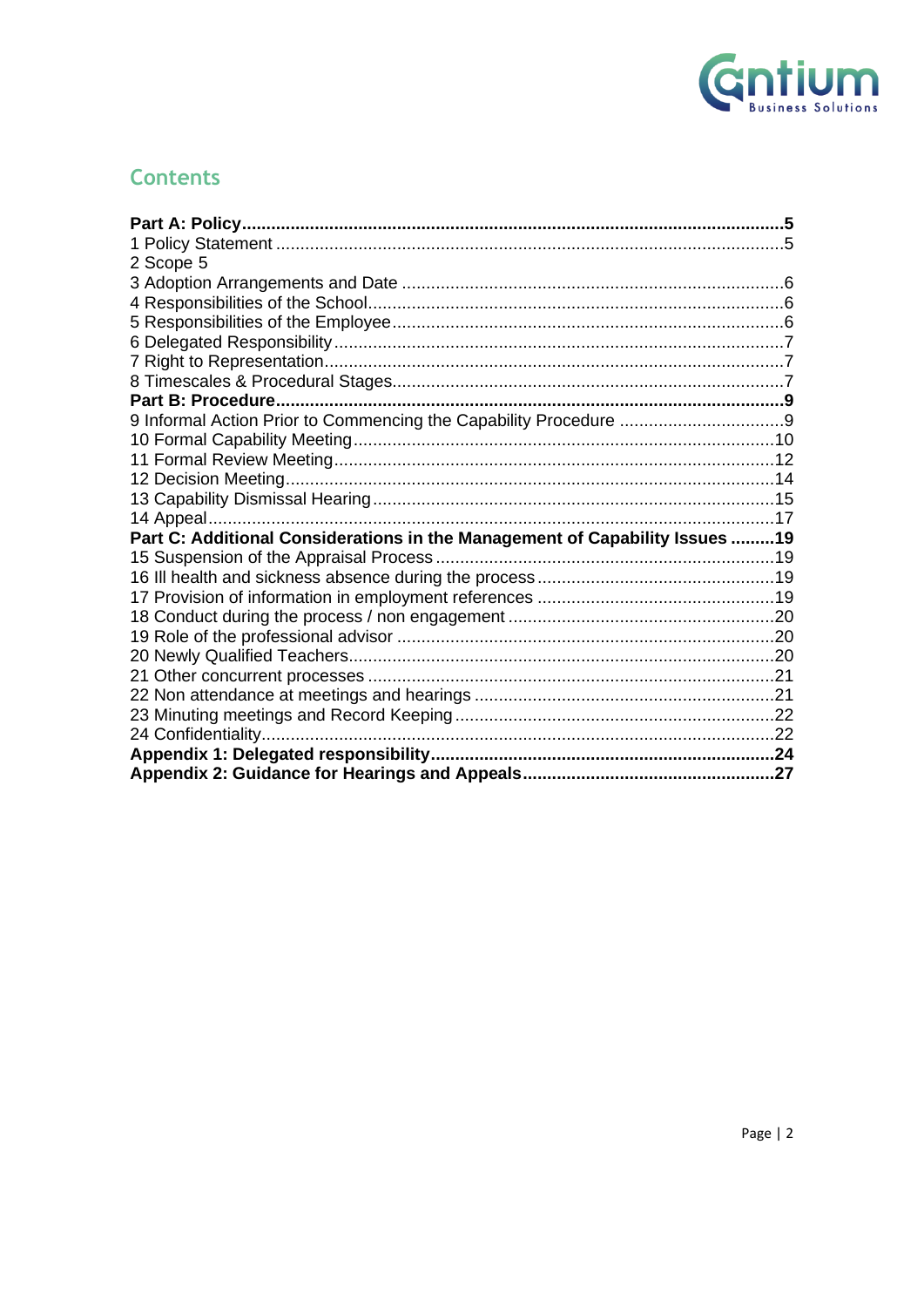

At our two Church of England schools this policy will be delivered through strong links made to our Christian values:

#### **Leeds & Broomfield CE Primary**

At Leeds & Broomfield we build strong foundations for all; to learn, flourish and fill their hearts with God's love. Everyone is important, valued and needed to make L&B grow. We give a quality all round nurturing education which develops the whole child; If the rain came we would not fall.

> "*As many hands build a house, so many hearts make a school." (Matthew Ch 7 24-27)*

| Respect<br>Empathy<br>Curiosity<br>Resilience | Honesty |
|-----------------------------------------------|---------|
|-----------------------------------------------|---------|

Our Christian Vision and Values are reflected within in our policies. Within this Capability Policy our vision involves all involved with the school and therefore including the staff. The school provides a nurturing education for all. Therefore, support and time will be put into place to 'nurture' (overcome barriers), with the member of staff. The policy will be followed step by step with time and support given at each stage.

#### **Ulcombe CE Primary**

At Ulcombe Church of England Primary School we build strong foundations for all; to learn, flourish and fill their hearts with God's love. Everyone is important, valued and needed to make Ulcombe grow. We give a quality all round nurturing education which develops the whole child; "I can do all this through him who gives me strength."

"One body, many members, learning together surrounded by God's inclusive love*." (Corinthians 12:12-27)*

| TRUST | <b>RESPECT</b> | HOPE | <b>ENDURANCE</b> |
|-------|----------------|------|------------------|
|       |                |      |                  |

Our Christian Vision and Values are reflected within in our policies. Within this Capability Policy our vision involves all involved with the school and therefore including the staff. The school provides a nurturing education for all teaching 'endurance' and 'hope'. Therefore, support and time will be put into place with the member of staff. The policy will be followed step by step with time and support given at each stage.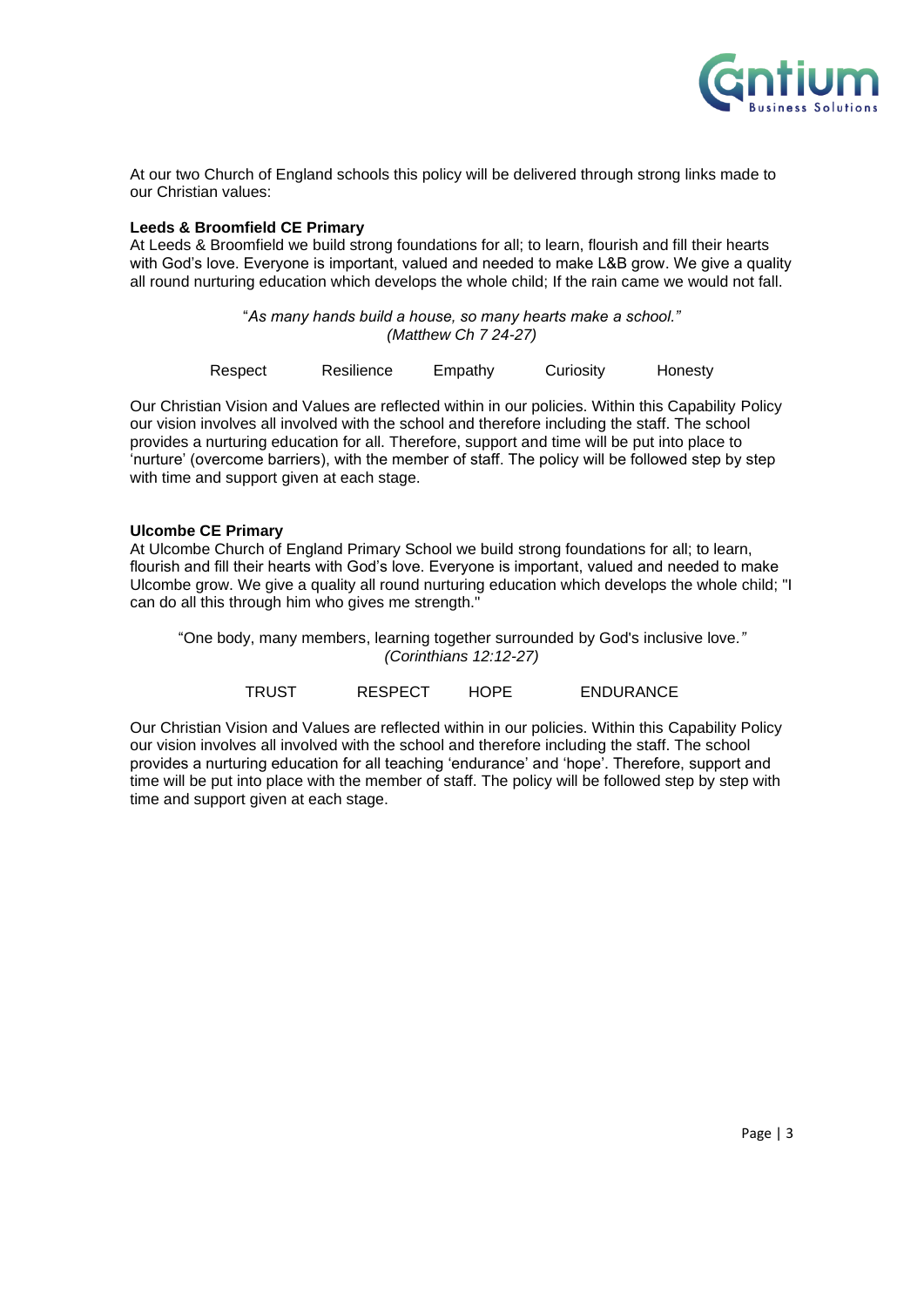

#### **Guidance Note:**

This policy has been developed by Cantium for use in all Schools and Academies.

#### **Kent Schools**

The Local Authority expects that all KCC Community and Voluntary Controlled Schools will use this document as the basis for their Capability Policy. This document is also strongly recommended for consideration for adoption by Foundation and Aided Schools.

This document has been shared with representatives of KCC's recognised trade union / professional associations for comment. Schools are advised to ensure staff and unions have the opportunity to comment on the proposed Capability Policy prior to the document being formally adopted by Governors.

#### **Academies and Schools Outside of Kent**

This policy and procedure may be adopted in its entirety or adapted for use by Academies and Schools / Academies outside of Kent.

Statutory / contractual obligations are highlighted within the policy. Areas where the Academy / School may determine their own approach or adopt varied provisions are also indicated.

Cantium is able to provide advice and support to Academies in developing their own policies.

Academies are strongly advised to ensure that there is sufficient opportunity for staff and their trade union / professional representatives to comment on the proposed Capability Policy prior to the document formally being adopted by Governors.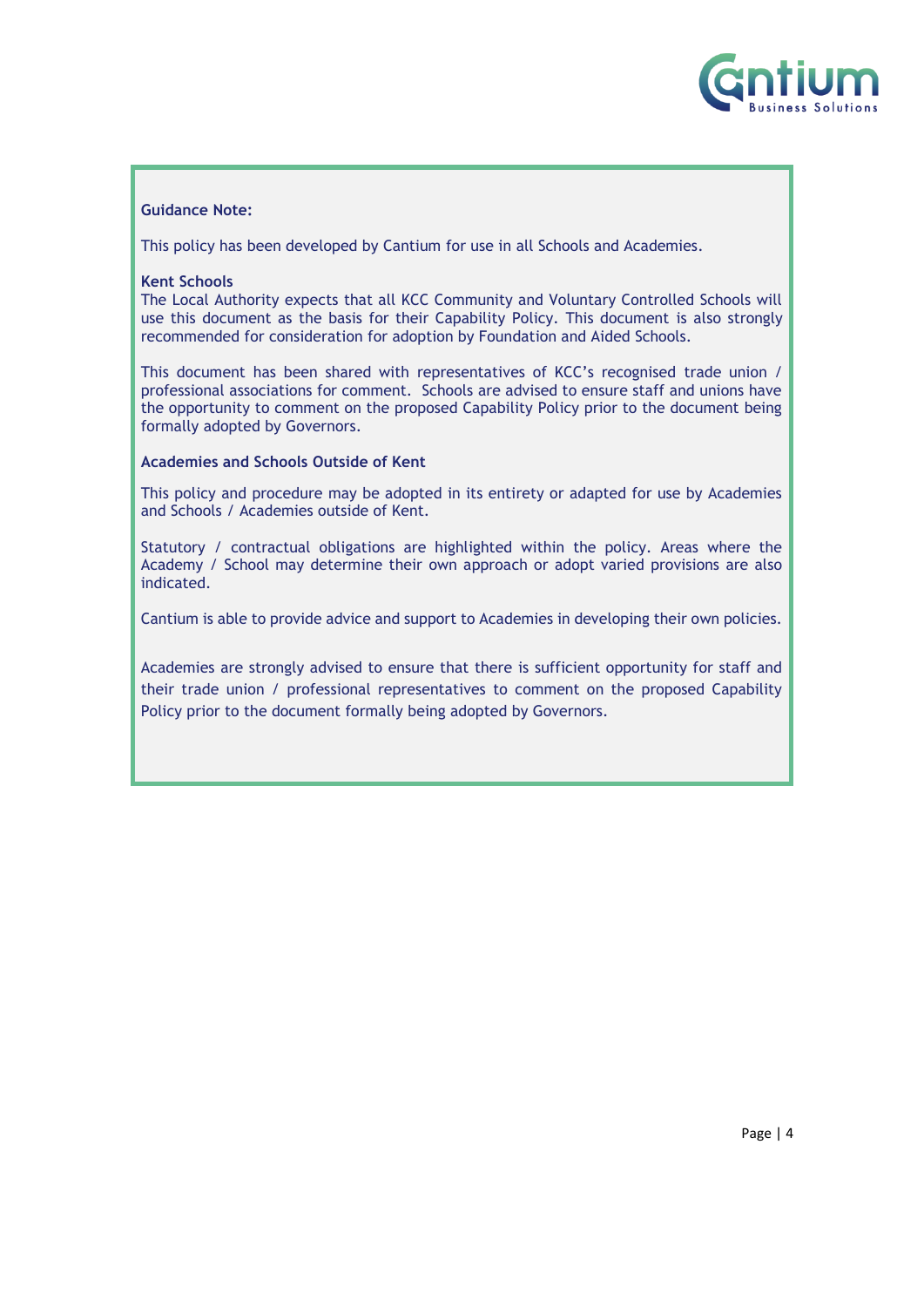

## <span id="page-4-0"></span>Part A: Policy

## <span id="page-4-1"></span>**1 Policy Statement**

The School expects the highest standards of performance from all its Employees in order to provide the best possible educational outcomes for pupils. The School also recognises the demands and challenges that may arise whilst working in a School setting and will endeavour to provide reasonable support to Employees in their role.

There are, however, occasions when a significant gap may develop between the performance standards required and expected in a role and the individual Employee's performance which, if not appropriately addressed, may affect pupils' education and/or the overall performance of the School.

This policy and procedure explains the process that the School will follow to address concerns regarding an Employee's performance and assist them to carry out their required duties to an acceptable standard to meet their contractual obligations.

Performance will be monitored by Headteacher / Line Manager on an ongoing basis. It is expected that many performance concerns can be addressed via informal line management support within the appraisal process.

The Policy and Procedure will be initiated where serious performance concerns have arisen which it has not been possible to resolve through these informal means.

At each stage of the procedure performance expectations will be made clear and objective targets / success criteria identified.

Employees will be given reasonable time, opportunity and support to achieve and sustain the required levels of performance. However, where performance does not meet the expectations of the School, a first or final written capability warning may be issued which may ultimately lead to dismissal.

This procedure explains:

- How the School will address performance concerns in a fair, consistent and structured manner
- What is expected from Managers and Employees with the management of such issues

#### <span id="page-4-2"></span>**2 Scope**

This Policy and Procedure applies to all Teachers and Support Staff employed on either a permanent or temporary / fixed term basis.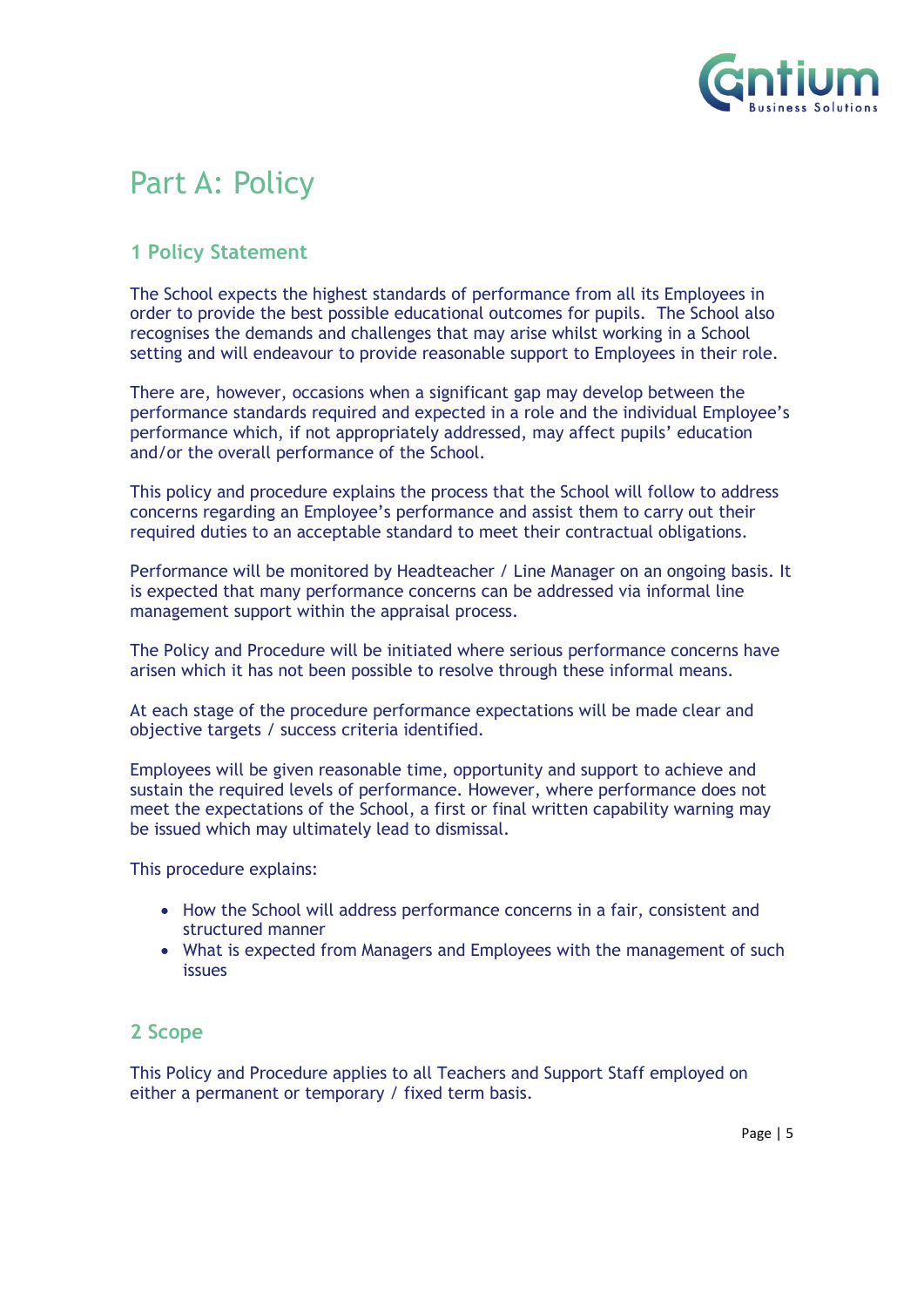

It does not apply to Employees within their probationary period. Newly qualified teachers within their Induction period are subject to separate procedures – please refer to section 20.

In some circumstance's performance may be unsatisfactory due to an Employee's own negligence, wilful misconduct or refusal to undertake the duties of the post. Such instances may be addressed via the School's Disciplinary Procedure.

The School may need to undertake appropriate investigation / fact finding to establish whether issues of unsatisfactory performance should be addressed via the capability or disciplinary procedures.

Capability concerns arising from ill health will be addressed in accordance with the School's absence and ill health management procedures.

#### <span id="page-5-0"></span>**3 Adoption Arrangements and Date**

This policy was adopted by the ASPIRE Federation Governing Body 17 November 2020 and supersedes any previous Capability Policy and Procedure.

This policy will be reviewed by the Governing Body each year or earlier if there is a need. This will involve consultation with the recognised unions where there have been material changes.

### <span id="page-5-1"></span>**4 Responsibilities of the School**

- To ensure Employees are aware of the standards of performance which are expected of them and to take appropriate action
- To provide reasonable support, guidance, training and constructive feedback to Employees whose performance is causing concern
- To give an Employee opportunity to meet the expected standard of performance and make them aware of the consequences should they fail to do so.

### <span id="page-5-2"></span>**5 Responsibilities of the Employee**

- To acknowledge that good job performance is a crucial part of any employment relationship and accept this as the norm
- To engage professionally and constructively with the capability process and any appropriate action taken by the Headteacher to support their performance improvement
- To make the Headteacher aware of any factors that may be impacting on their performance so appropriate support can be considered at the earliest opportunity.

Page | 6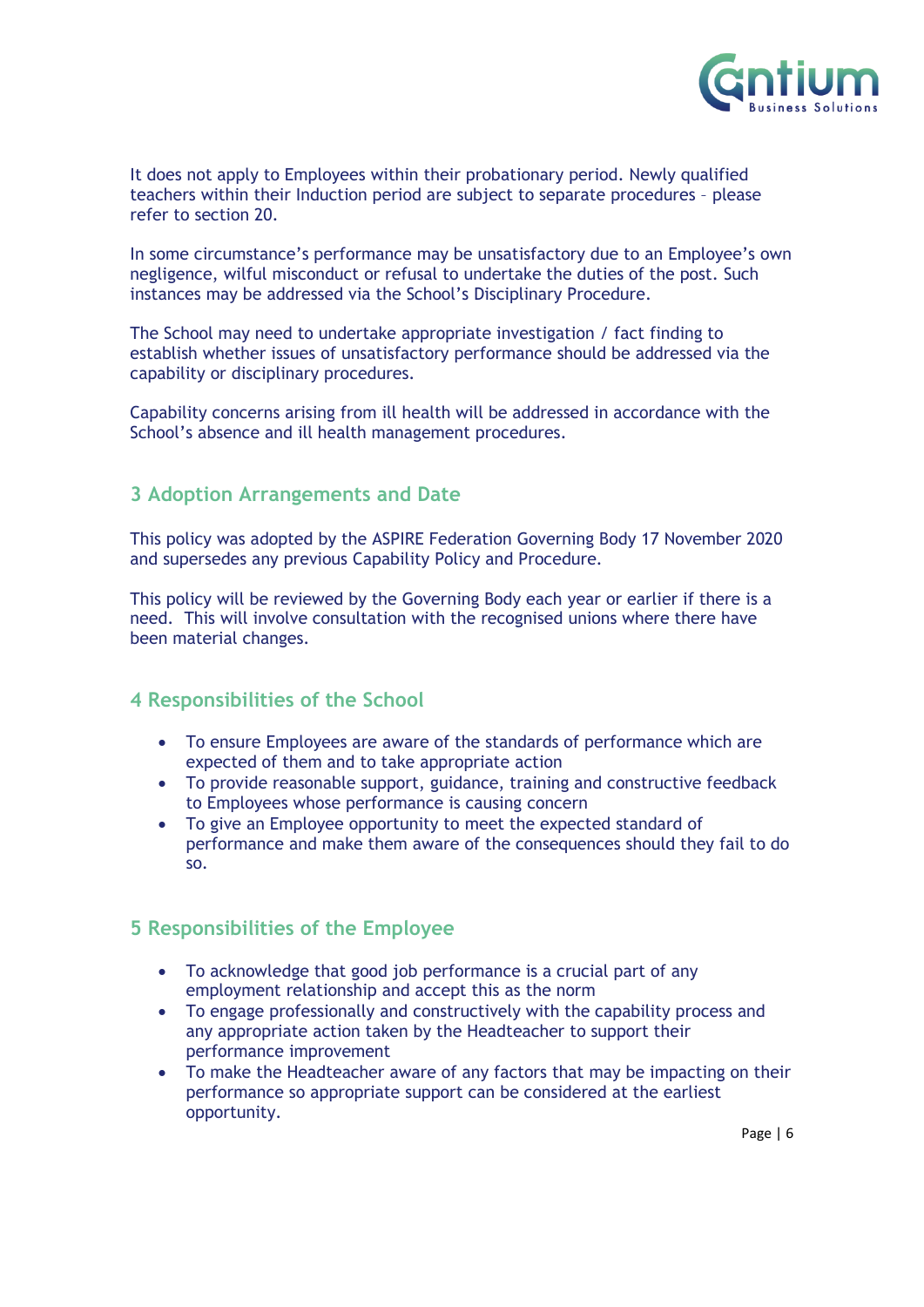

## <span id="page-6-0"></span>**6 Delegated Responsibility**

The management of capability issues may be delegated to staff other than the Headteacher. References to the role of the Headteacher in the policy and procedure may include his / her nominee.

Please refer to Appendix 1 for further details of the delegation arrangements which apply in this School.

### <span id="page-6-1"></span>**7 Right to Representation**

An Employee has the right to be accompanied during meetings held under the Capability procedure by either a workplace colleague or trade union representative.

## <span id="page-6-2"></span>**8 Timescales & Procedural Stages**

Concerns regarding performance will be addressed at the earliest opportunity.

As a guide, an Employee will be allowed 4-8 working weeks between review meetings to achieve the required performance improvements. A shorter period between review meetings may be appropriate where there is evidence of:

- Noncompliance with legal or statutory requirements
- The education, health & safety or wellbeing of pupils being at risk
- Or where the seniority and experience of the postholder would indicate that improvements should be made more rapidly.

The School reserves the right to adopt an accelerated process or bring forward the date of review meetings should there be further deterioration of performance.

In most instances it is expected that informal management action will have been put in place before the formal capability procedure is initiated. However, concerns may be addressed immediately under the capability procedure where:

- The concerns / impact on students are so serious as to warrant immediate formal action
- There is reason to believe that the use of informal discussions is unlikely to have the desired impact on performance and the Employee has been made aware of the concerns through previous discussions.

In exceptional circumstances in cases of gross incompetence the School reserves this right to move immediately to consider the termination of employment without recourse to the full procedure and a dismissal hearing may be convened immediately.

Where an Employee has been subject to the formal stages of the procedure and, within a 6 month period of a warning expiring, is unable to sustain the expected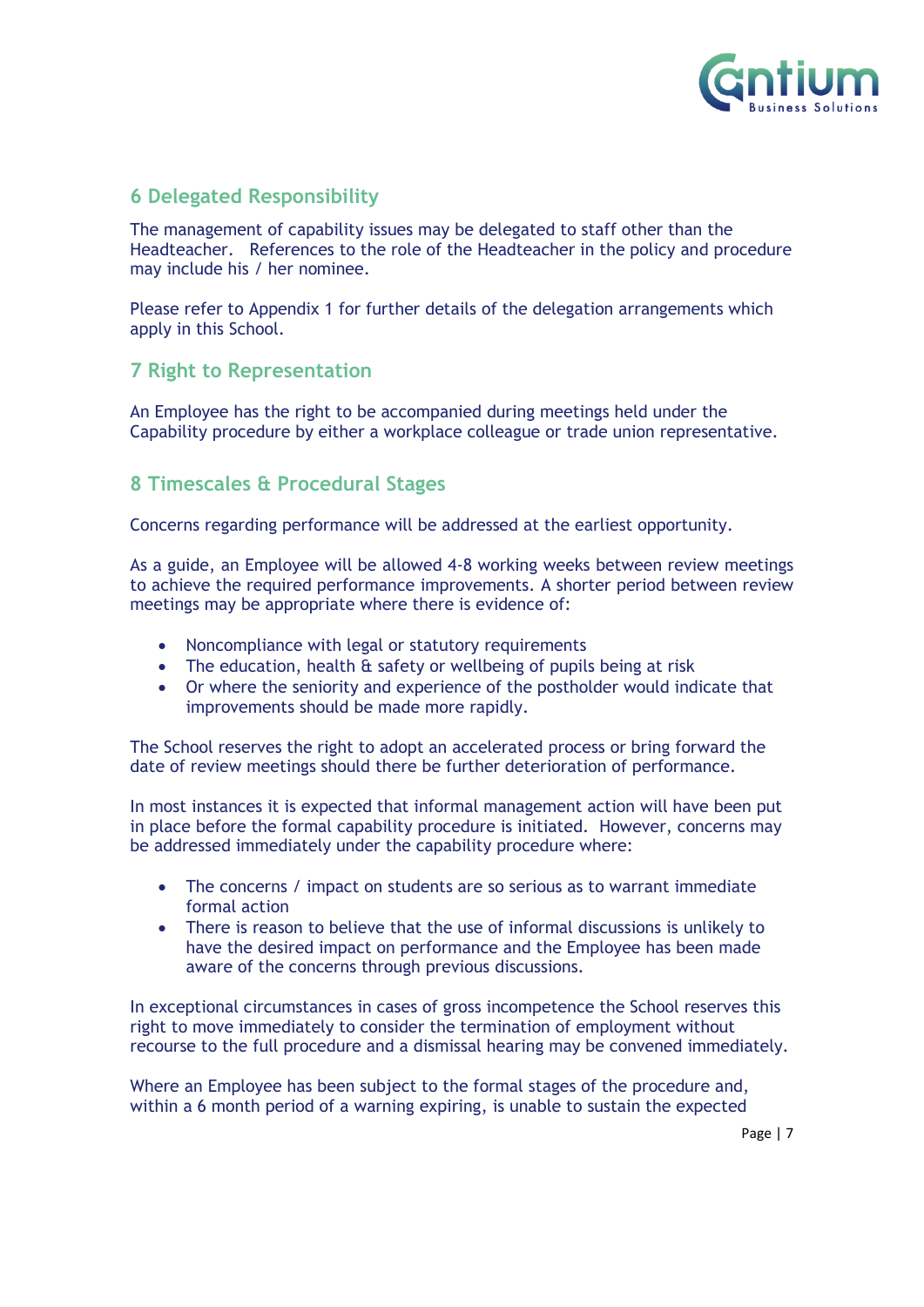

levels of performance the School reserves the right to restart the Capability Procedure at the stage the it was suspended or any stage prior to this.

For the purpose of this procedure 'working days' will normally refer to the 195 school days. At the school's discretion, working days may include school closure periods where an Employee works outside of term time. Appropriate timescales will be discussed with the Employee.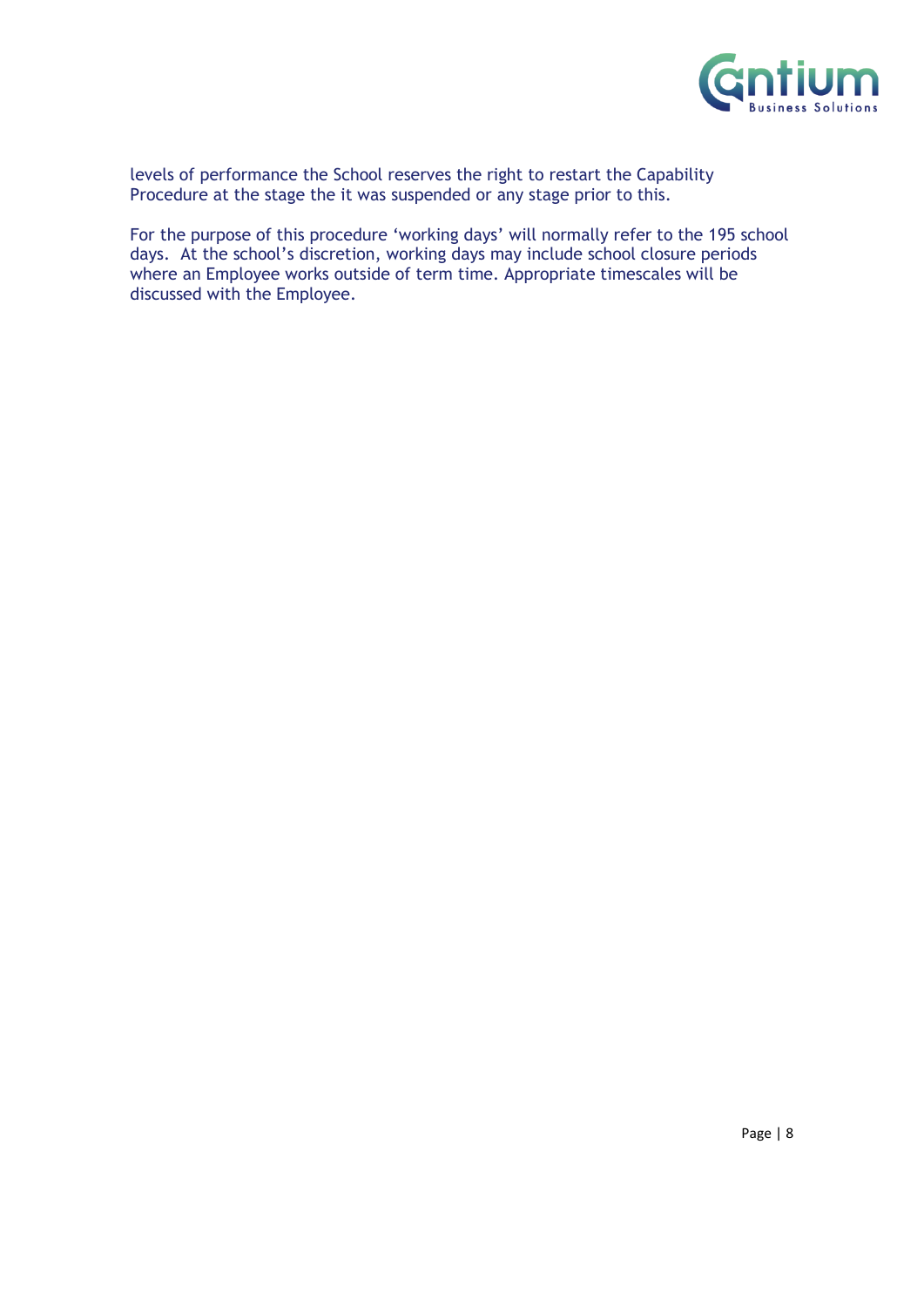

## <span id="page-8-0"></span>Part B: Procedure

## Informal Management Action to address concerns

#### <span id="page-8-1"></span>**9 Informal Action Prior to Commencing the Capability Procedure**

#### **Guidance Note:**

The nature and extent of any informal action taken will depend on the circumstances of the case. However, schools are strongly advised to ensure that there is sufficient evidence of the concerns, informal actions taken and outcomes before instigating the formal procedure. This may include putting in place an informal performance support plan. Please seek further guidance from the school's Consultant.

It should be noted that there is not requirement to disclose informal capability actions in a reference – however the School has an obligation to Employees and prospective Employers to ensure any reference provided is an accurate and fair reflection of an Employee's performance.

Performance will be monitored on an ongoing basis by the Headteacher / Line Manager via the School's appraisal process and through regular line management discussion.

All Employees should have a clear understanding of the performance expectations in their role.

This may be gained through:

- Feedback and dialogue with the Headteacher / line manager
- Familiarising themselves with their job description, standards of performance, relevant policies, procedures and practices, rules and regulations
- Expectations set and feedback shared through the appraisal process
- For Teachers reference to the Teaching Standards and in the case of threshold teachers, the criteria for UPR progression set out in the STPCD
- For Headteachers reference to the advisory National Standards of Excellence for Headteachers
- Proactively seeking clarification if there are aspects of their job role or performance expectations which they do not understand.

Employees will be made aware of any concerns at the earliest opportunity and given practical advice / support to improve their performance. It is anticipated that most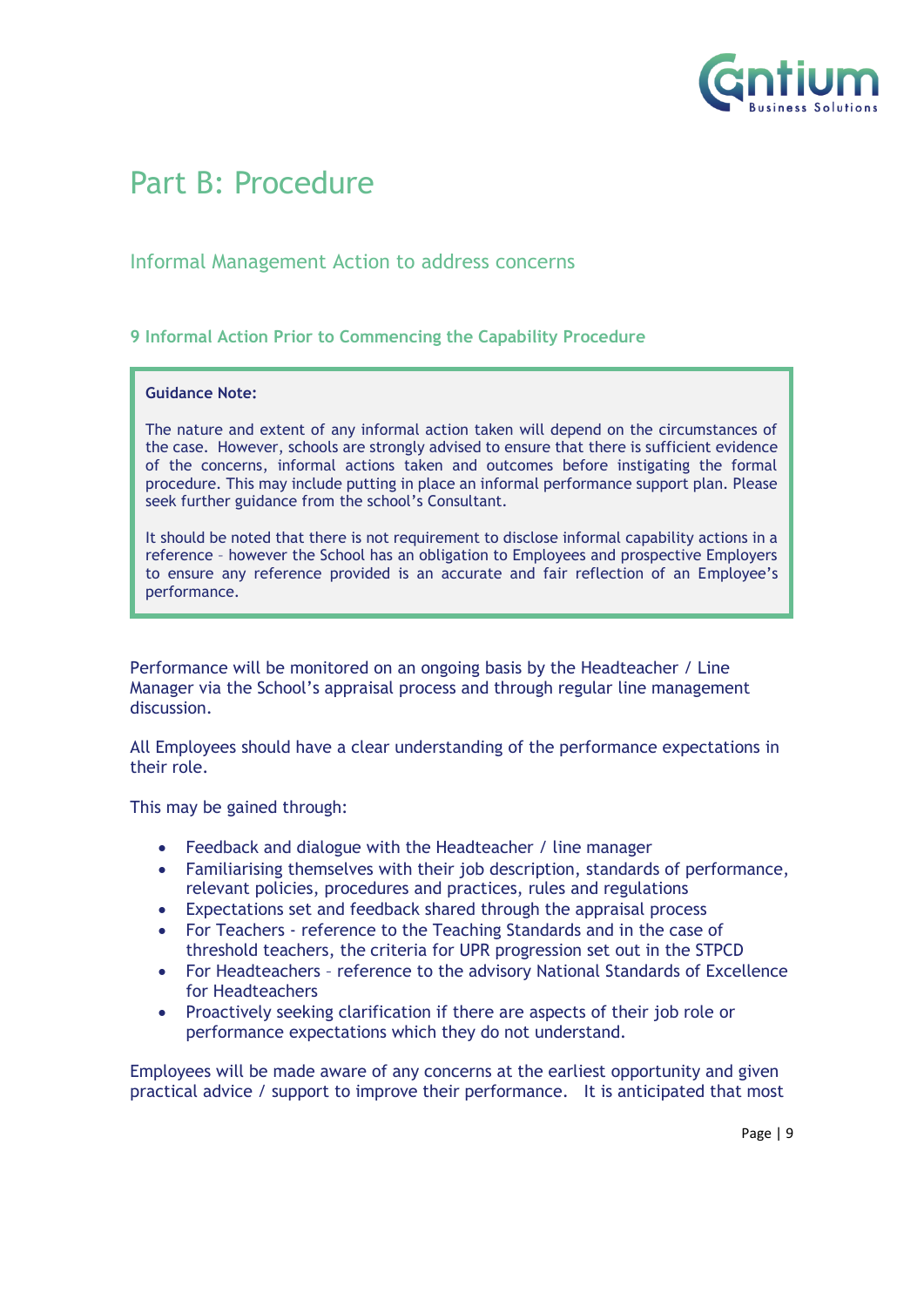

performance concerns will be successfully addressed via informal management support, coaching, training, and observation with constructive feedback.

A reasonable informal period of support and monitoring will be implemented before the formal capability process is initiated.

However, where:

- Underperformance against expected standards has continued for some time; or
- The underperformance is sufficiently serious or has persisted despite the provision of support

The Headteacher / line manager may determine that it is necessary to initiate the formal capability process.

Formal Capability Procedure

## <span id="page-9-0"></span>**10 Formal Capability Meeting**

An Employee will be given 5 working days written notice of the requirement to attend a Formal Capability Meeting with the Headteacher or Line Manager.

The notification will explain:

- The specific areas of performance which are causing concern and the evidence for this
- The possible consequences including notification that a first or final capability warning may be issued
- The time and place of the meeting
- That this Employee may wish to be accompanied by a Trade Union Representative or workplace colleague

The purpose of the meeting is to establish the facts relating to the specific areas of performance concern and the impact of these. The employee will be given sufficient opportunity to respond to the concerns and provide any relevant information relating to their performance.

The meeting may be adjourned by the Headteacher / Line Manager to consider any information presented or, if appropriate, undertake further investigation before determining the outcome.

The outcome of the meeting may be: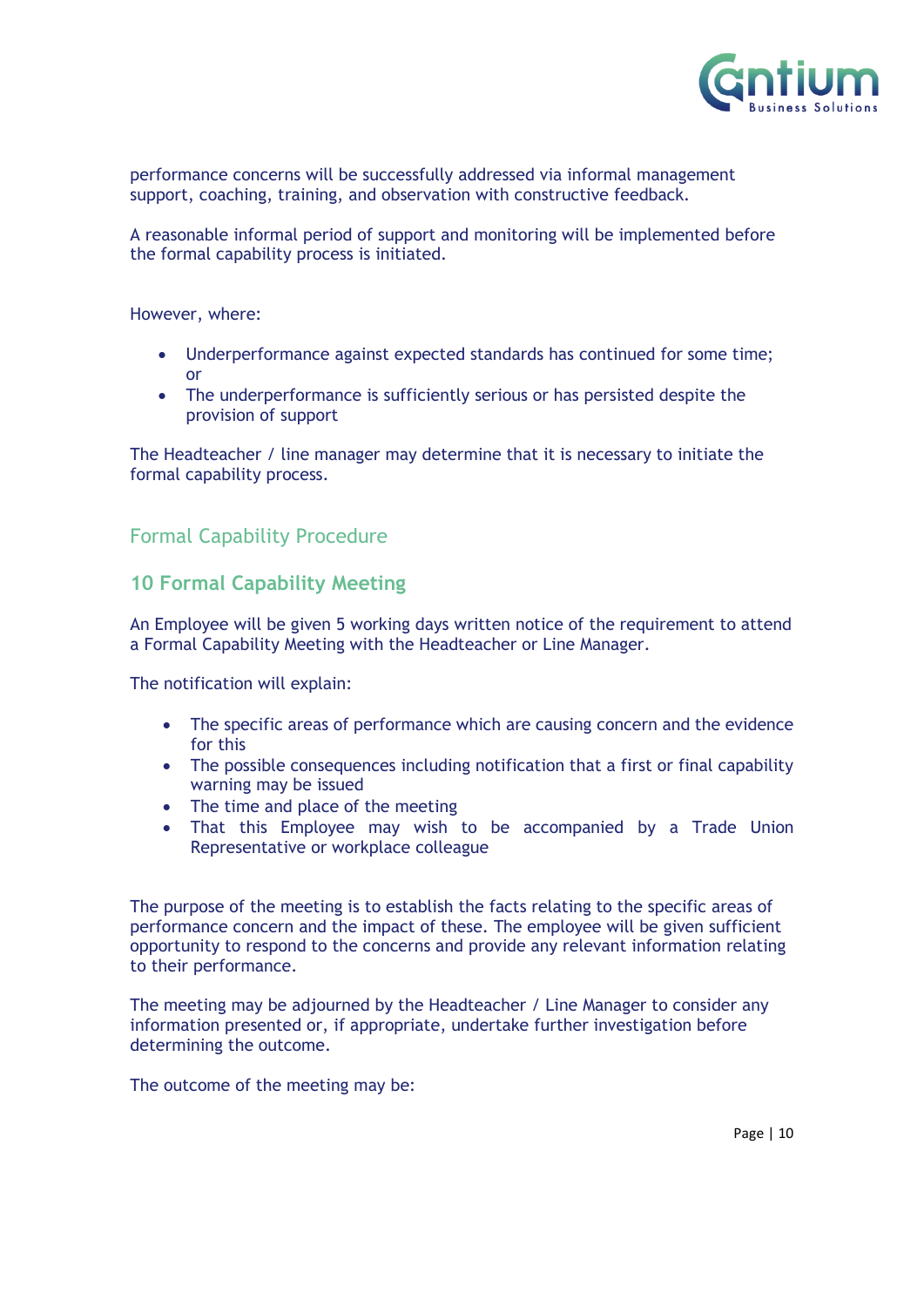

- That there are no grounds to pursue the formal capability procedure and concerns will continue to be addressed via informal management support and the appraisal process
- To issue the Employee with a first or, if the seriousness of the performance concerns warrant, a final written capability warning and advise them that a period of formal capability monitoring will commence.

A first written capability warning will remain live for 6 months and a final written capability warning will remain live for 12 months.

Where a period of formal capability monitoring is to commence the meeting will continue and the following discussed:

- The expected standards of performance
- Clear targets for improvement, criteria for success and the expected timescales to achieve these
- Consideration of any support, advice, training which might support the Employee in meeting the targets and improving their performance
- Consideration of how the Employee's wellbeing might be supported during the process
- Arrangements for the monitoring / assessment of performance improvements
- Timescales and arrangements for reviewing performance at the end of the formal capability monitoring period – including a date for a review meeting.
- That failure to make the required improvements within the identified period may result in a final capability warning or a case being made to consider dismissal on the grounds of capability.

Targets set at this stage should be proportionate in number and reasonable in expectation with clear success criteria and a focus on supporting development. Where significant improvement is required, an initial number of priority objectives may be set and any progress reviews may identify further objectives required to reach a satisfactory overall level of performance.

In the case of the Headteacher and other positions with leadership / management accountabilities where School or department objectives are required, consideration will be given as to how to assess, monitor and evaluate the individual's contribution to meeting such objectives.

Formal monitoring, guidance and support will continue during this period.

Following the meeting the employee will receive written confirmation within 5 working days of:

- The warning issued, duration and the arrangements for appeal
- The performance expectations, targets and any agreed supports
- The duration of the formal monitoring period arrangements for any monitoring including the date of the review meeting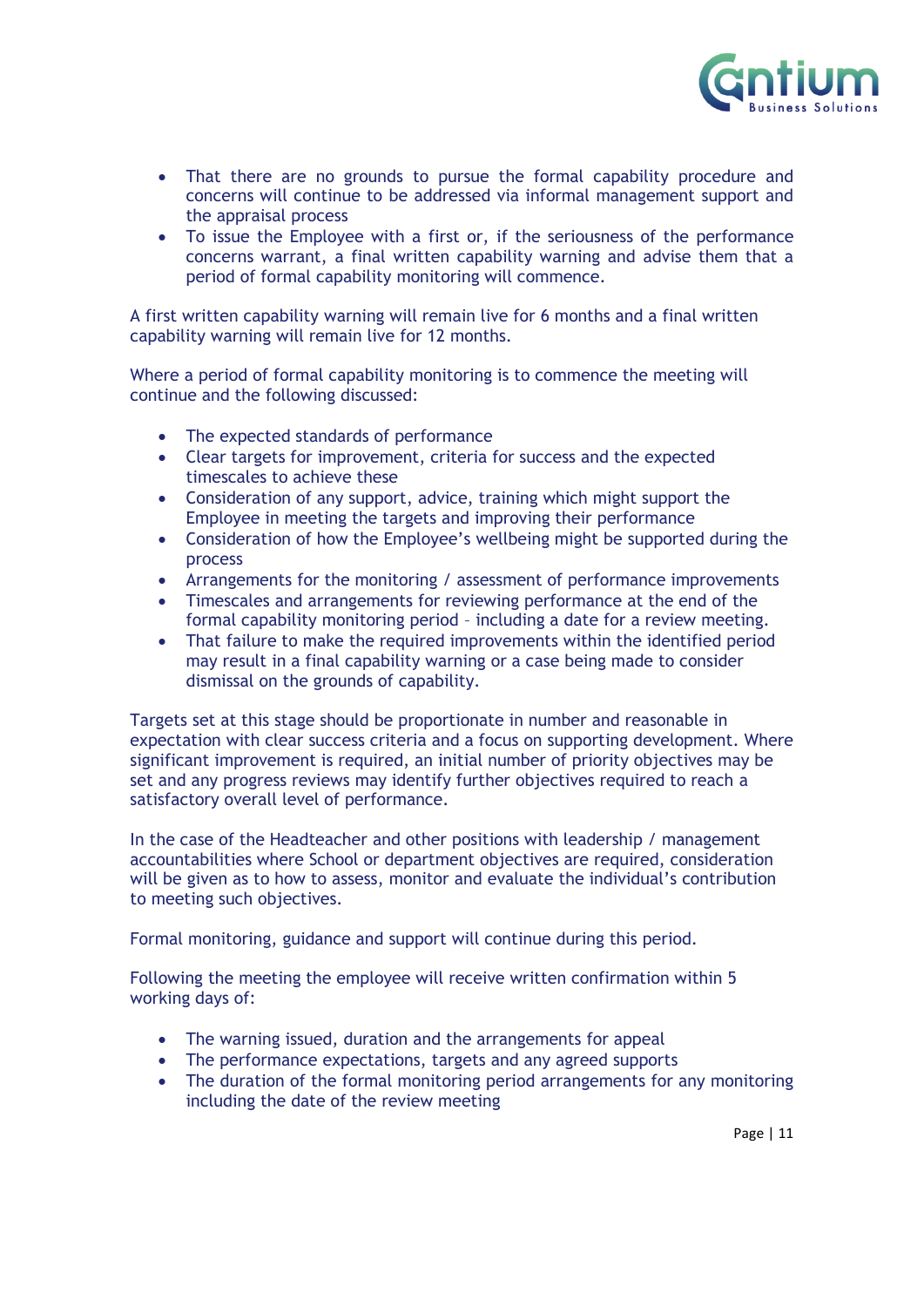

Employees will be given a reasonable opportunity to meet the targets and demonstrate improved performance. The monitoring period may vary depending on the circumstances but as a guide will usually be up to 4-8 working weeks.

Formal monitoring, guidance and support will continue during this period.

#### **Guidance Note:**

A Formal Review meeting will be convened where an Employee has been issued with a first written warning at the previous stage. Where a final capability warning was issued the Employee will be required to attend a Decision Meeting (para 12 below)

In the absence of a previously agreed date or in the event that the arrangements need to be amended the Employee will be given 5 working days written notice of this meeting.

### <span id="page-11-0"></span>**11 Formal Review Meeting**

At the end of the monitoring period a formal review meeting will be convened to consider the Employee's progress.

The meeting will be led by the Headteacher or Line Manager and the Employee may wish to be accompanied by a Trade Union representative or workplace colleague.

During the meeting the Headteacher / Line Manager will review the evidence of progress against the specific targets which have been set.

The Employee will be given an opportunity to respond or provide any relevant information relating to their progress.

At the end of the meeting the Employee will be advised of one of the following outcomes:

- That an acceptable standard of performance has been achieved. Any action under the capability procedure will end and informal monitoring will continue via the appraisal process to ensure improvements are sustained. The Employee will be advised that should further concerns arise the School may resume the capability procedure (see paragraph 8)
- There has been some improvement in performance. In such cases it may be appropriate to extend the monitoring and review period to fully embed and sustain the standards expected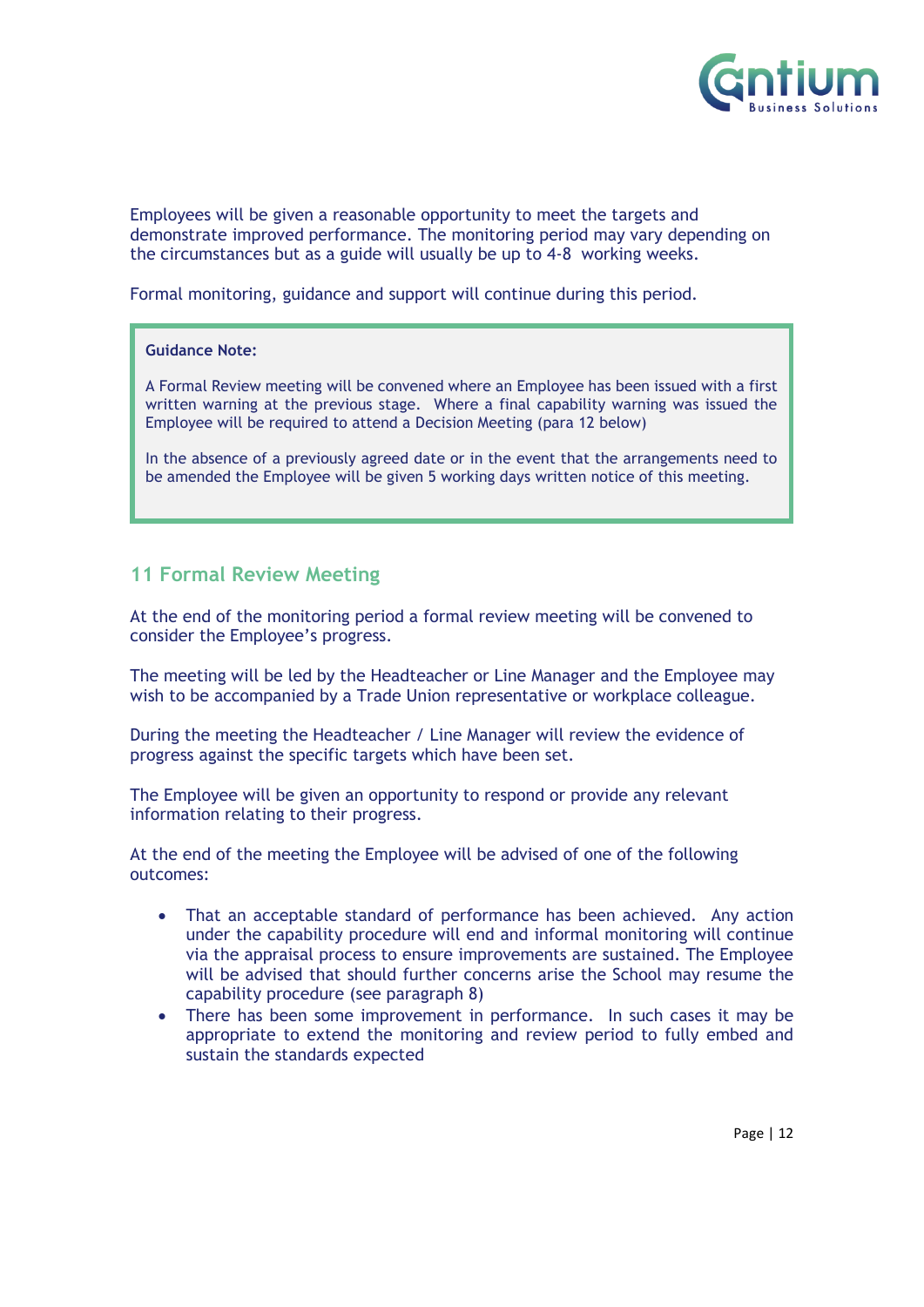

• Performance has not improved to an acceptable standard. The Employee will be issued with a final written capability warning and a further period of monitoring will take place.

A final written capability warning will remain live for 12 months.

Where a further period of capability monitoring is to take place the meeting will continue and the following discussed:

- The expected standards of performance
- Clear targets for improvement, criteria for success and the expected timescales to achieve these
- Consideration of any support, advice, training which might support the Employee in meeting the targets and improving their performance
- Consideration of how the Employee's wellbeing might be supported during the process
- Arrangements for the monitoring / assessment of performance improvements
- Timescales and arrangements for reviewing performance at the end of the formal capability monitoring period – including a date for a review meeting.
- That failure to make the required improvements within the identified period may result in a case being made to consider dismissal on the grounds of capability.

Where targets set previously have only been partially met these may be extended during the monitoring period. Alternatively, where priority objectives which were identified initially have been achieved further objectives may be identified to reach a satisfactory overall level of performance.

Following the meeting the Employee will receive written confirmation within 5 working days of:

- The warning issued, duration and the arrangements for appeal
- The performance expectations, targets and any agreed supports
- The duration of the formal monitoring period arrangements for any monitoring and details of the Decision Meeting

A period of monitoring will follow the issuing of a formal capability warning. As a guide the monitoring period will usually be between 4-8 working weeks but may be less depending on the circumstances.

Formal monitoring, guidance and support will continue during this period.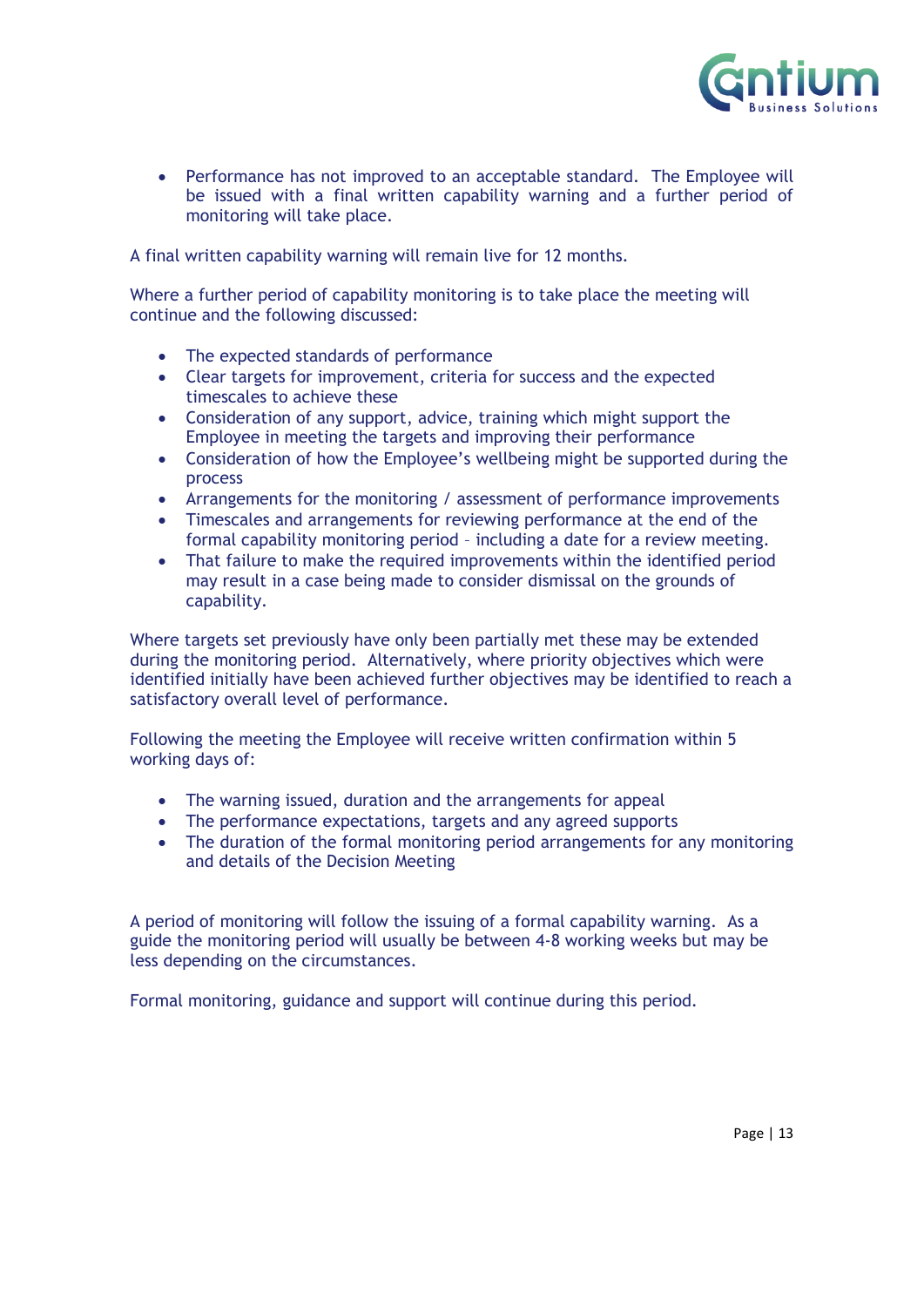

## <span id="page-13-0"></span>**12 Decision Meeting**

#### **Guidance Note:**

In the absence of a previously agreed date or in the event that the arrangements need to be amended the Employee will be given 5 working days written notice of this meeting.

At the end of the monitoring period a Decision meeting will be convened to consider the Employee's progress.

The meeting will be led by the Headteacher/Line Manager and the Employee may be accompanied by a Trade Union representative or workplace colleague.

At the meeting the following will be considered:

- Evidence of the concerns regarding performance and progress against targets for improvement
- Any additional evidence or information presented by the Employee
- The extent to which the Employee has shown insight and engaged with the progress / support provided
- The impact of the Employee's performance upon the School, pupils and colleagues; and
- Any mitigating factors

The Employee will be given an opportunity to respond to concerns about their performance or make any relevant representations / provide additional evidence. They may provide new information or a different context to the information / evidence already collected.

It would be usual for this new evidence/information to be considered at this meeting however, it may in exceptional circumstances, be necessary to adjourn the meeting if the headteacher/line manager feels further clarification is necessary.

The outcome of this meeting may be:

That an acceptable standard of performance has been achieved, the formal capability procedure will end and informal monitoring will continue via the appraisal process to ensure improvements are sustained. The Employee will be advised that should further concerns arise the School may resume the capability procedure (see paragraph 8)

That there is evidence of some progress towards targets and the formal monitoring stage is to be extended to allow the Employee to fully achieve or

Page | 14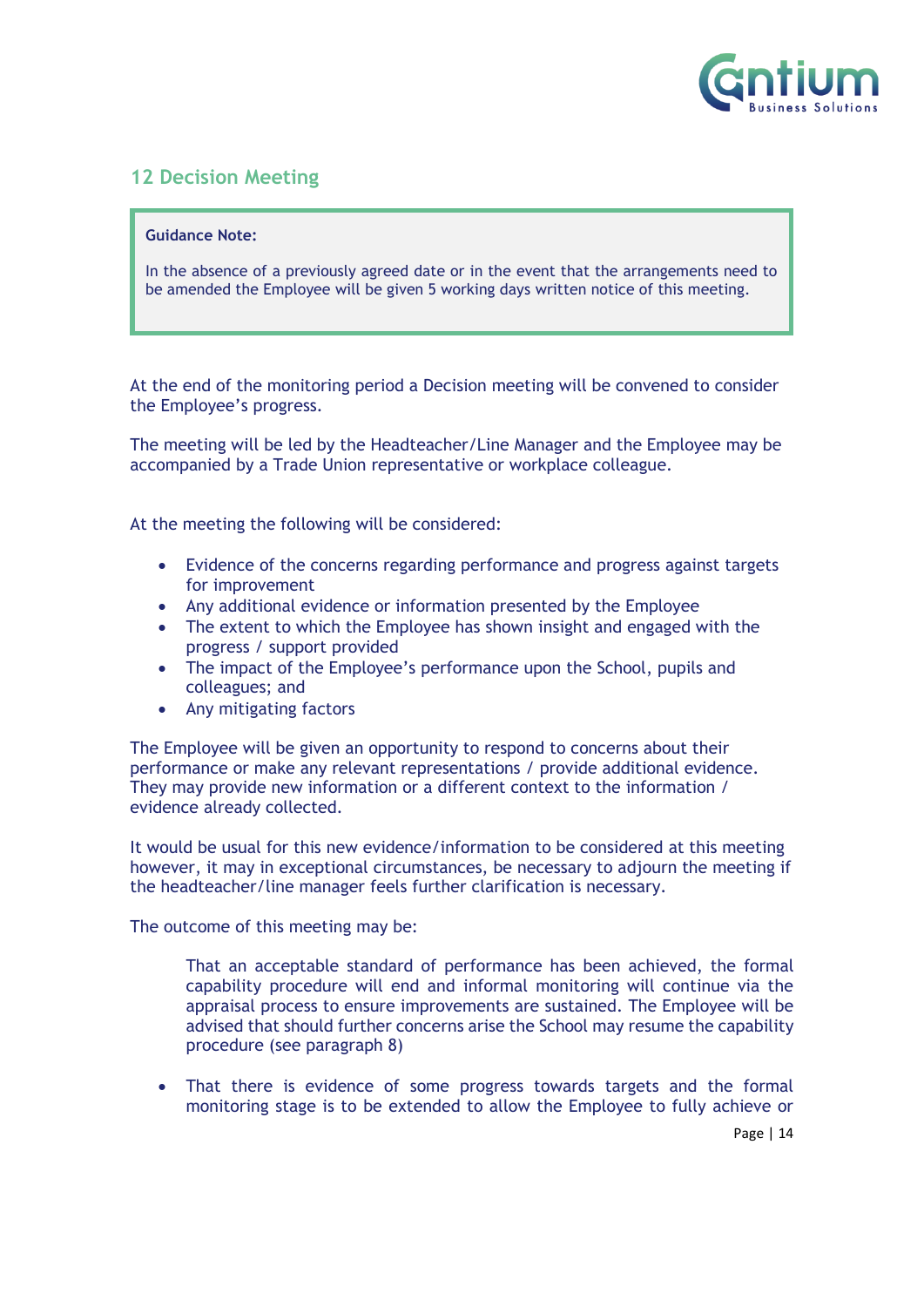

show sustained improvements in performance. The continuation of targets, monitoring and review arrangements will be discussed with the Employee

- That performance remains unsatisfactory and the evidence is that the Employee is unlikely to achieve or sustain the standard expected within a reasonable timescale. The Employee will be advised that the School intends to convene a panel to consider the case for dismissal on the grounds of capability
- For the Headteacher to consider whether redeployment may be appropriate.

## <span id="page-14-0"></span>**13 Capability Dismissal Hearing**

The Employee will be given written notification of the date, time and venue of the hearing which will usually be not less than 10 working days' notice.

The notification will advise the Employee of the case to be considered and possible outcomes of the hearing, including that dismissal may be an outcome.

The School will provide the Employee with all relevant documents which will be referred to during the hearing. These will be sent with the notification letter no later than 10 working days before the hearing.

The Employee has the right to be accompanied at this meeting by a workplace colleague or trade union representative and is required to provide no later than 5 working days before the hearing:

- The name of their trade union representative or workplace colleague; and
- Any relevant documents they wish to be considered at the hearing.

The case for dismissal will be heard by the Headteacher (where not involved previously) / a panel of one or more members of the governing body.

During the hearing a representative of the School will present the case for dismissal and the Employee will be given the opportunity to respond.

In reaching a decision the Headteacher / panel may consider:

- Evidence of the concerns regarding performance and progress against targets for improvement
- Any additional evidence or information presented by the Employee
- The extent to which the Employee has shown insight and engaged with the progress / support provided
- The impact of the Employee's performance upon the School, pupils and colleagues; and
- Any mitigating factors presented by the Employee.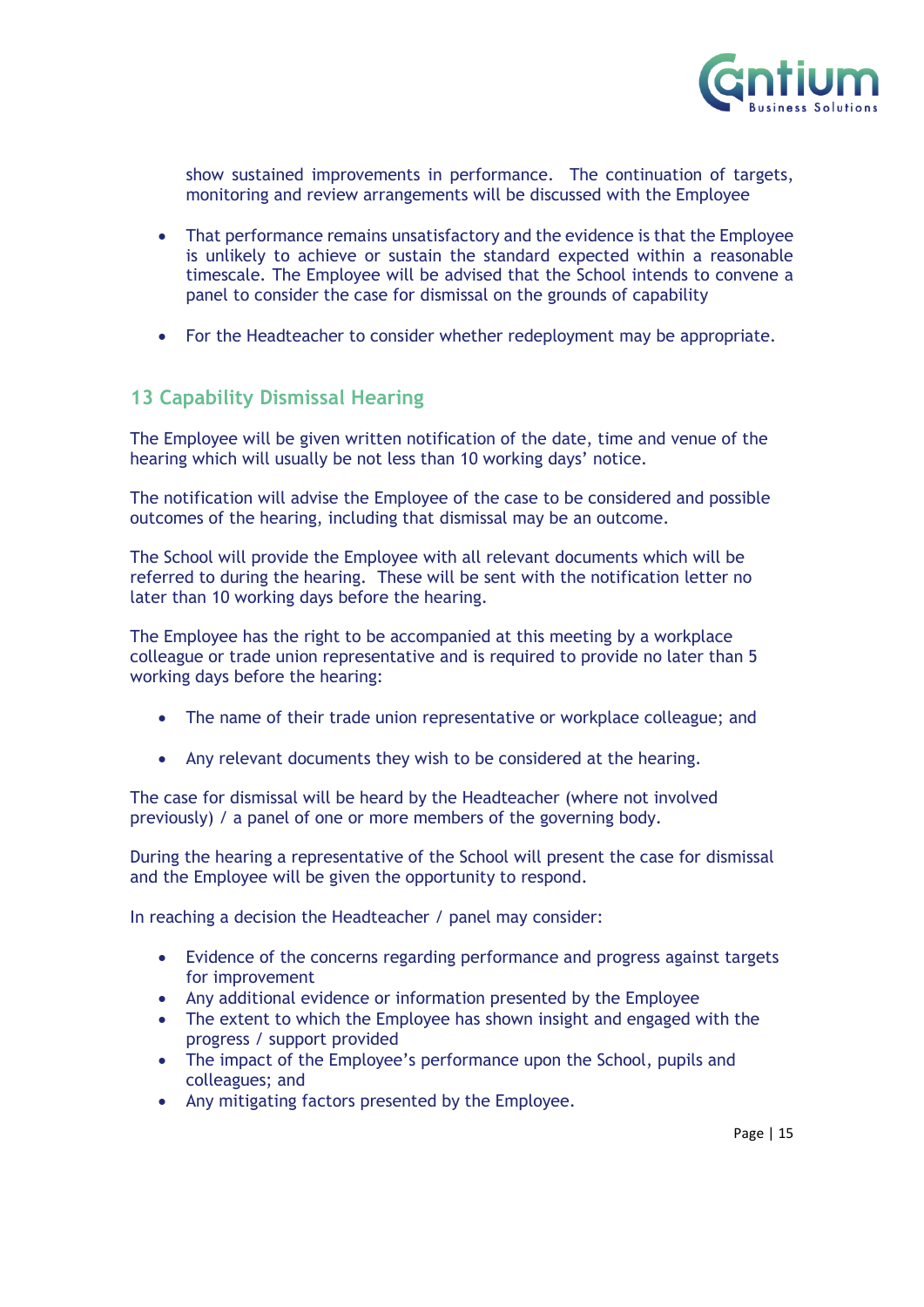

It may be necessary, in exceptional circumstances, to adjourn the meeting to consider any new information or representations made by the Employee.

The outcome of the hearing may be to:

- Dismiss the Employee on the grounds of capability
- To continue a further period of formal monitoring

The headteacher / panel should provide the Employee with written confirmation of what was discussed and the outcome of the hearing within 5 working days of the decision.

The Employee may appeal in writing against any sanction within 5 working days of receipt of the notification of the outcome.

Where dismissal is an outcome the notification letter should:

- Specify the reason for the dismissal, termination date and the notice period; and
- Advise the Employee of their right of appeal against the dismissal.

It will be deemed sufficient for the School to issue written confirmation of the outcome of the hearing to the Employee's last known address.

Where an Employee is not dismissed, appropriate next steps and a further review date should be confirmed in writing with the Employee.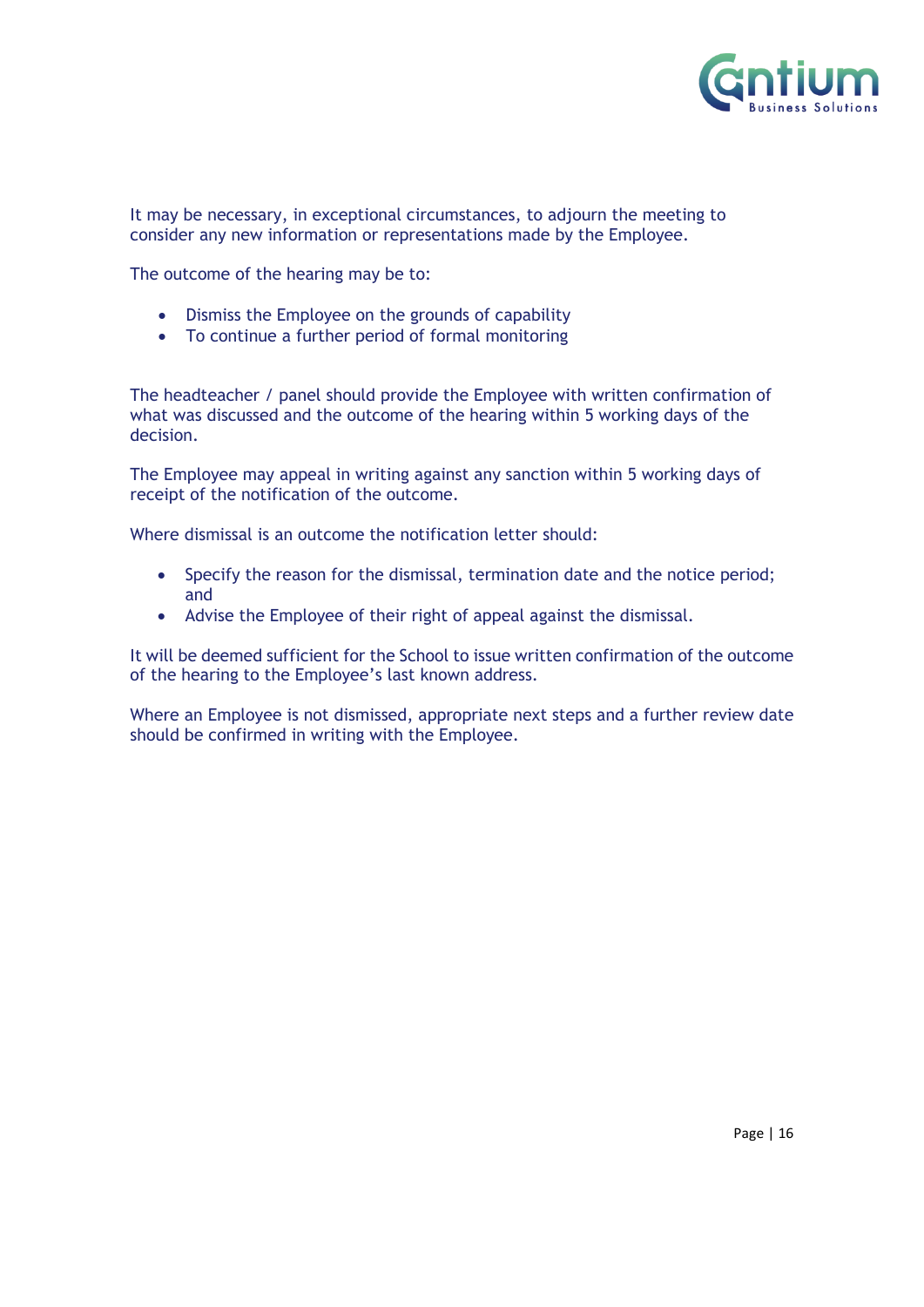

## <span id="page-16-0"></span>**14 Appeal**

An Employee may appeal in writing against a formal sanction or dismissal decision within 5 working days of receipt of the written outcome to the Clerk to the Governing body or nominated person with clear reasons as to why the appeal should be considered.

Grounds for Appeal may include:

- Unfairness of the decision
- That the sanction imposed was unreasonable
- That new evidence has come to light
- Procedural irregularities.

The letter of appeal must state which of the above grounds the employee wishes to appeal against and the reasons for this. Failure to do this will result in the appeal being delayed or in the case of continued failure to provide the grounds of appeal may result in the appeal being declined on the grounds that it has not been submitted in an appropriate and timely manner.

Any supporting information for the appeal hearing must be submitted by the Employee no later than the deadline for the receipt of an appeal.

The School will provide the Employee with copies of any documents which will be referred to during the appeal in advance and usually no later than 5 working days before the appeal hearing.

Appeals will be heard by a panel of one or more members of the governing body. The panel would not usually include staff governors. An appeal hearing will be convened at the earliest opportunity, usually within 10 working days of receipt of the request.

The Employee has the right to be accompanied at this meeting by a workplace colleague or trade union representative.

The purpose of the appeal is to review the original decision on the basis of the grounds for appeal presented by the Employee. The outcome may be:

- To uphold the original decision in full
- To uphold the original decision in part, but reduce the level of the sanction imposed or amend other elements of the decision
- To uphold the Employee's appeal in full and withdraw any sanction.

The panel may not impose a higher level of sanction than reached previously.

The Employee will be notified in writing of the outcome of the appeal and the reason for the decision, usually within 5 working days of the decision being made.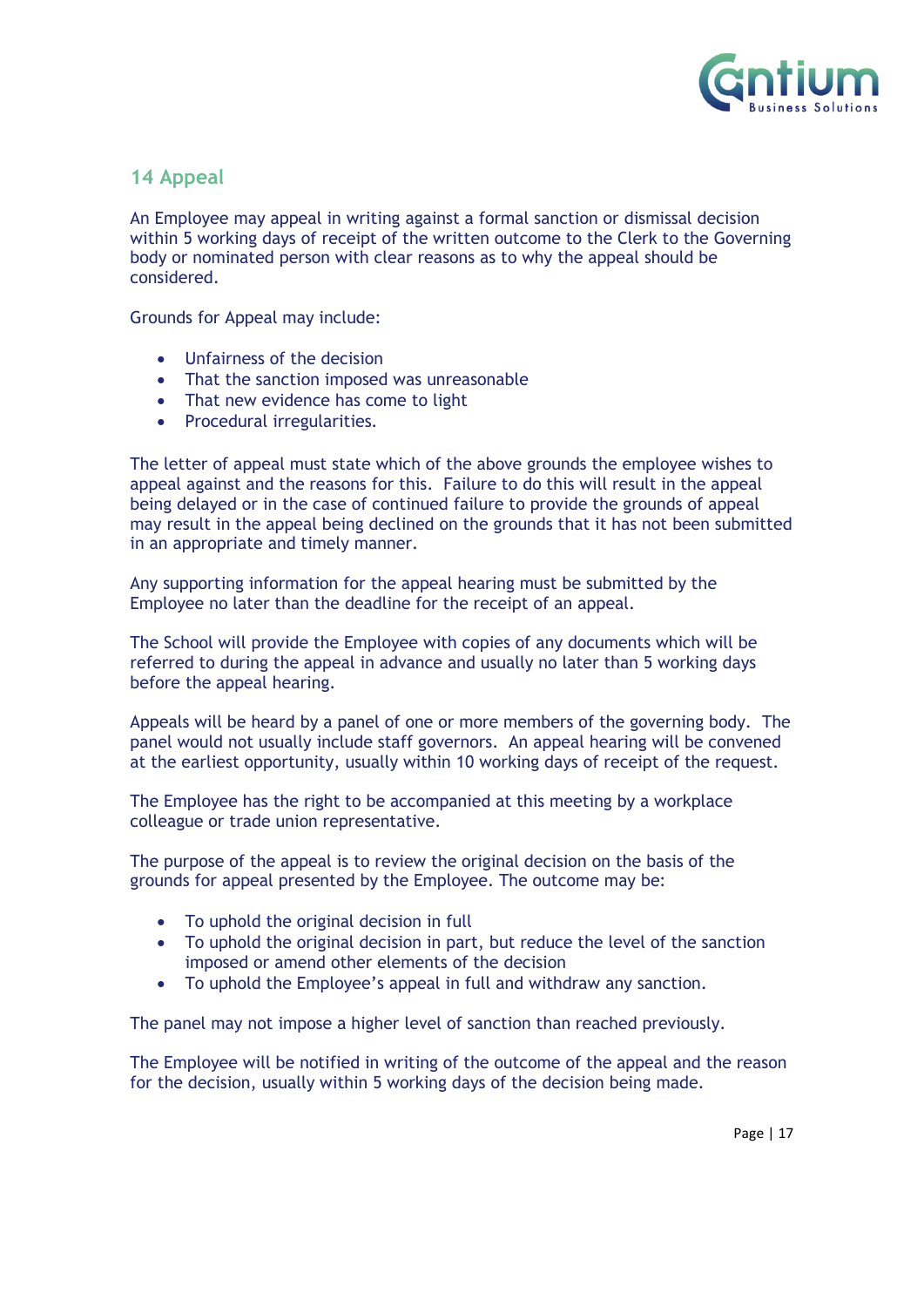

It will be deemed sufficient for the School to issue written confirmation of the outcome of the hearing to the Employee's last known address.

The decision of the appeal panel is final and there is no further right of appeal at that stage.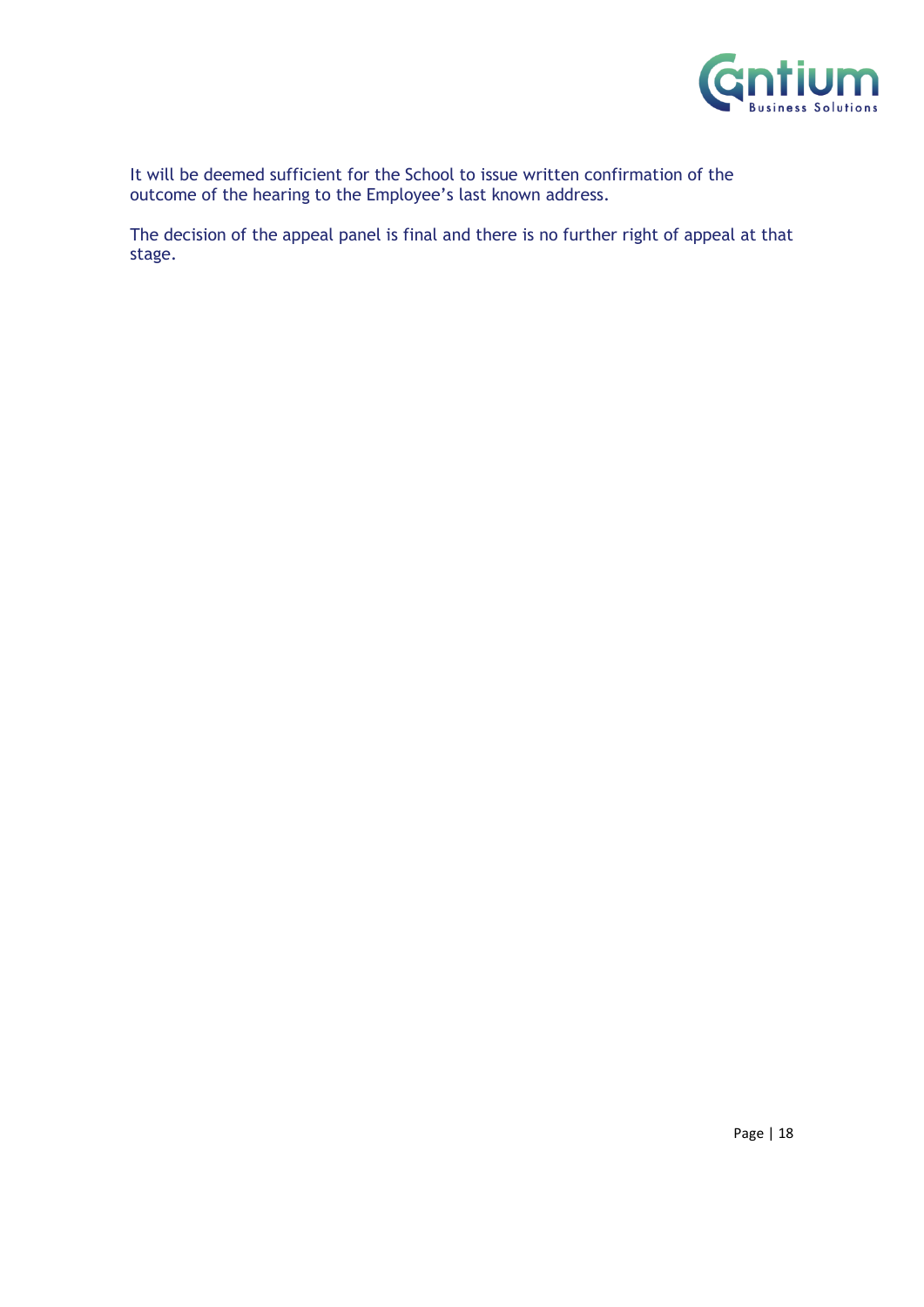

# <span id="page-18-0"></span>Part C: Additional Considerations in the Management of Capability Issues

## <span id="page-18-1"></span>**15 Suspension of the Appraisal Process**

Should the Capability Procedure commence, the appraisal process will be suspended.

## <span id="page-18-2"></span>**16 Ill health and sickness absence during the process**

The School recognises that the capability process may be a challenging experience and will seek to ensure reasonable support is provided to Employees.

It may also be beneficial to identify a colleague not involved in the management of performance concerns to provide professional and pastoral support during the process.

The ill health of an Employee will not usually be grounds for ceasing a capability process.

Should an Employee be absent due to ill health whilst concerns are being addressed under the capability procedure, the matter will be managed in accordance with the Schools Absence and Ill Health policy. The capability process will be resumed on the Employee's return to work.

The advice of an Occupational Health practitioner will be sought at the earliest opportunity and it is anticipated that the Employee will consent to a referral being made in such circumstances. Where consent is declined employment decisions will be made based on the information available to the school. Following the receipt of Occupational Health advice consideration will also be given to any measures that can be put in place to further support the Employee during the capability process.

### <span id="page-18-3"></span>**17 Provision of information in employment references**

Should an Employee be within the Capability Procedure details of this, including any 'live' formal warnings will be disclosed, upon request, in any reference provided to a prospective employer. A reference may contain factual details about the support and development an Employee has received, outside of the Capability procedure.

In accordance with the School Staffing Regulations (2012) where a teacher / leadership teacher in a maintained School applies for a teaching post in another maintained School or Academy, the governing body must on request advise the prospective new School in writing whether, within the past 2 years, the Employee has been subject to capability procedures, the duration of proceedings and their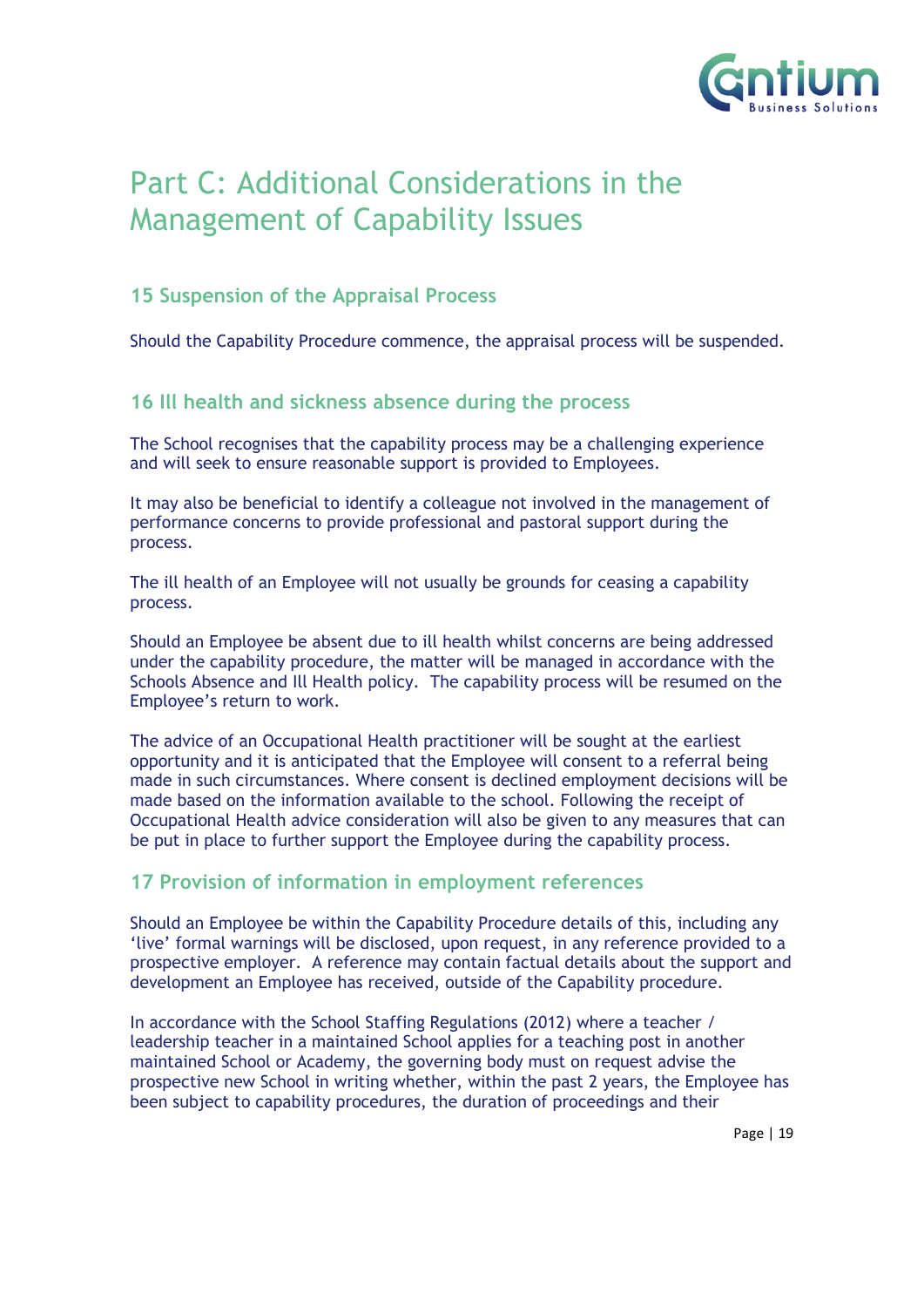

#### outcome. *(Please note this requirement relates to performance capability concerns only and not ill health related capability)*

In the case of Academies established after April 2013 the above information must be provided under the terms of the Academy funding agreement. This requirement does not apply to Academies established prior to this date.

#### <span id="page-19-0"></span>**18 Conduct during the process / non engagement**

The School expects Employees to engage with action to support or improve performance in a positive and professional manner.

Where an Employee refuses to engage in the capability process or is persistently unwilling or unable to attend meetings held under this procedure without good reason – the Headteacher may make a decision about the appropriate action based on the available information.

Refusal to engage may also be considered as a disciplinary matter.

#### <span id="page-19-1"></span>**19 Role of the professional advisor**

Other members of the leadership team or suitably qualified local authority / educational advisors may be invited to advise the Headteacher during the management capability concerns. This may include but is not limited to undertaking lesson observations, assisting with the review / assessment of progress against targets.

In the case of concerns relating to the Headteacher, the Chair of Governors will be supported in the management of capability concerns by a suitably skilled and/or experienced external adviser who has been appointed specifically for that purpose.

However, it should be noted that such advisors do not have a decision making role in the process.

#### <span id="page-19-2"></span>**20 Newly Qualified Teachers**

The performance of Newly Qualified Teachers undertaking statutory induction will be managed in accordance with the Statutory Guidance for Induction for Newly Qualified Teachers.

[https://www.gov.uk/government/uploads/system/uploads/attachment\\_data/file/45](https://www.gov.uk/government/uploads/system/uploads/attachment_data/file/458233/Statutory_induction_guidance_for_newly_qualified_teachers.pdf) [8233/Statutory\\_induction\\_guidance\\_for\\_newly\\_qualified\\_teachers.pdf;](https://www.gov.uk/government/uploads/system/uploads/attachment_data/file/458233/Statutory_induction_guidance_for_newly_qualified_teachers.pdf)

In the first instance concerns will be addressed via the stages outlined in this guidance however where there are serious capability failings and the required progress is not achieved / sustained the School may address these under the Capability Procedure.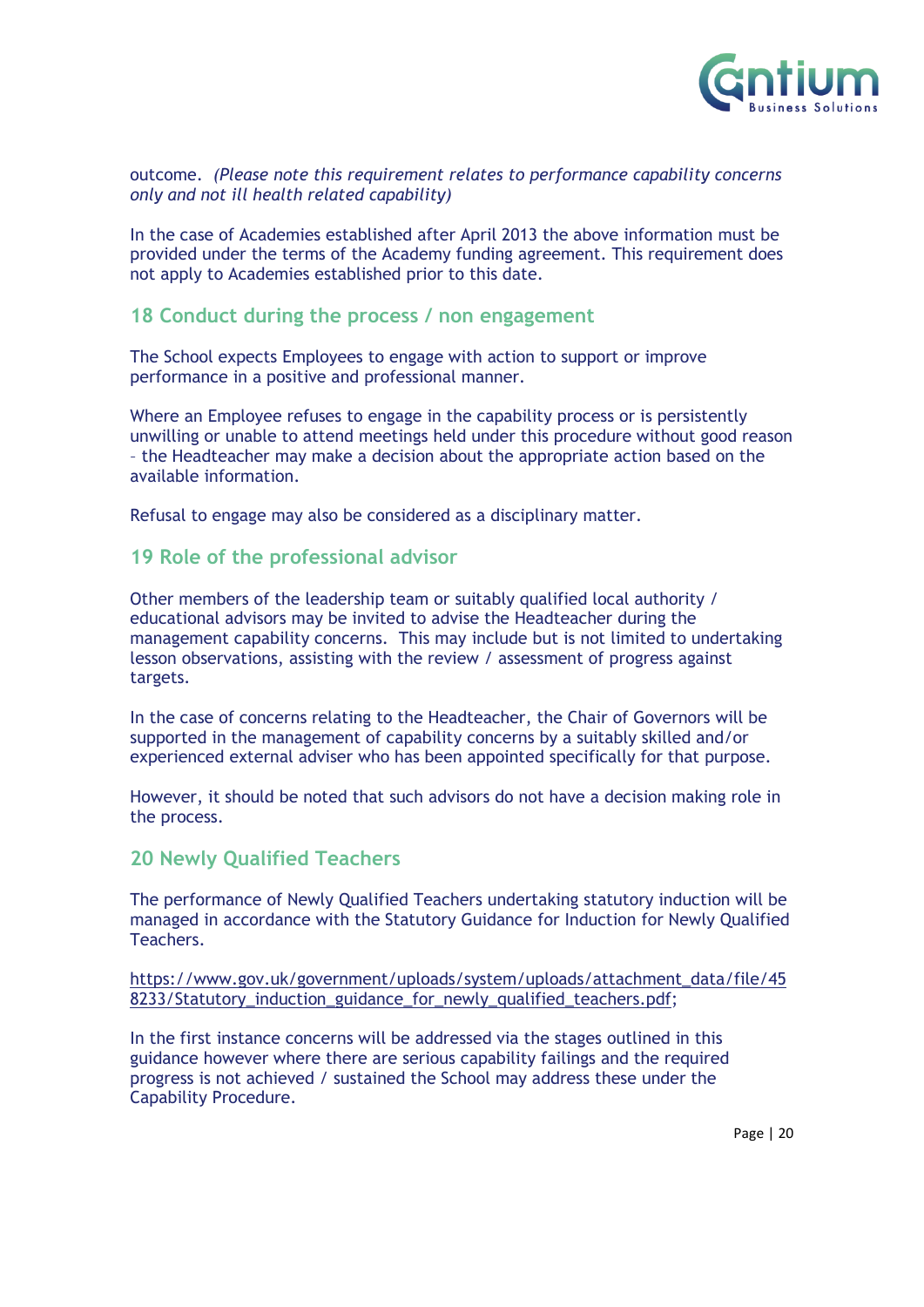

#### <span id="page-20-0"></span>**21 Other concurrent processes**

Employees should be advised that reasonable management action to address concerns relating to performance and capability should not automatically be perceived in itself as a reason to raise a grievance.

In the event that an Employee raises a grievance or complaint of harassment or bullying in the course of the capability process, both processes may continue concurrently.

However, each case will be considered on its own merits to ensure the School is acting reasonably.

#### <span id="page-20-1"></span>**22 Non attendance at meetings and hearings**

Where an Employee or their representative is unavailable to attend a meeting held under this procedure, they should inform the Headteacher / Panel at the earliest opportunity who will give due consideration to any request to postpone taking into account the individual circumstances and the reason for non attendance.

A hearing / appeal may be deferred by up to 5 working days from the date of the original meeting where an Employee's representative is unavailable. Other than in exceptional circumstances only one postponement will be granted.

The Headteacher / Panel reserves the right to hold a meeting / hearing / appeal in the Employee's absence where all reasonable efforts to secure attendance have been unsuccessful. In this event the Employee will be given the opportunity to make written representations to the meeting or for their representative or workplace colleague to make representations either in person or in writing on their behalf.

If no submissions are received the Headteacher/ panel may make a decision based on the available information.

It should be noted that the availability of representatives should not unduly delay meetings.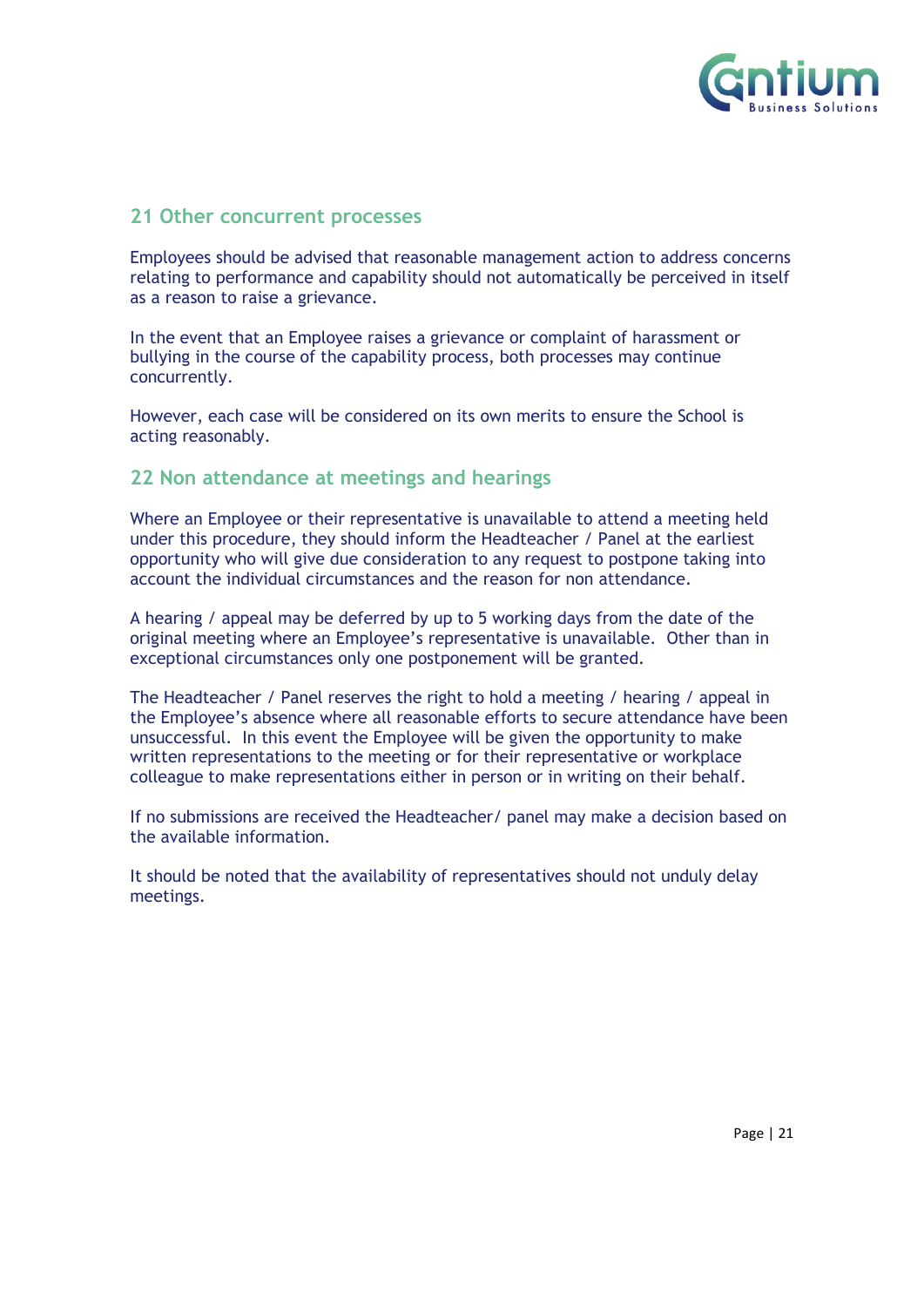

## <span id="page-21-0"></span>**23 Minuting meetings and Record Keeping**

Notes may be taken of all discussions held with an Employee. A record of the discussions will be recorded within the outcome/decision letters following meetings.

Full records should be kept of targets, expectations set and evidence of progress against these.

Minutes will be taken at dismissal and appeal meetings. Minutes may be taken by a clerk who is present at the meeting or transcribed from an audio recording. An audio recording will only be made with the prior consent of the Employee.

Minutes will be shared with the Employee as soon as practicable and in any event before any appeal hearing takes place. The Employee will have the opportunity to check the accuracy of the minutes / notes taken of their evidence and submissions. Where there are discrepancies between the Employer and Employee that cannot be resolved both versions of the minutes will be held on record. Where an audio recording is made this will be shared with the Employee if requested.

Covert recordings of meetings or hearings are expressly prohibited.

## <span id="page-21-1"></span>**24 Confidentiality**

All parties are required to respect the confidentiality of all information relating to the capability process.

The School recognises its obligations under the General Data Protection Regulation and associated legislation and the rights of Employees with regards to the personal data held on them.

All records relating to the management of Capability will be gathered, processed, held and shared in accordance with the requirements of the General Data Protection Regulation and Data Protection Act.

Please refer to the School's Data Protection Policy and Privacy Notice for further details.

All records and information, including those relating to any sanction imposed, are a matter of confidence between the School and the Employee. In certain limited circumstances this information may be shared by the School – for example in the provision of employment references to prospective Employers.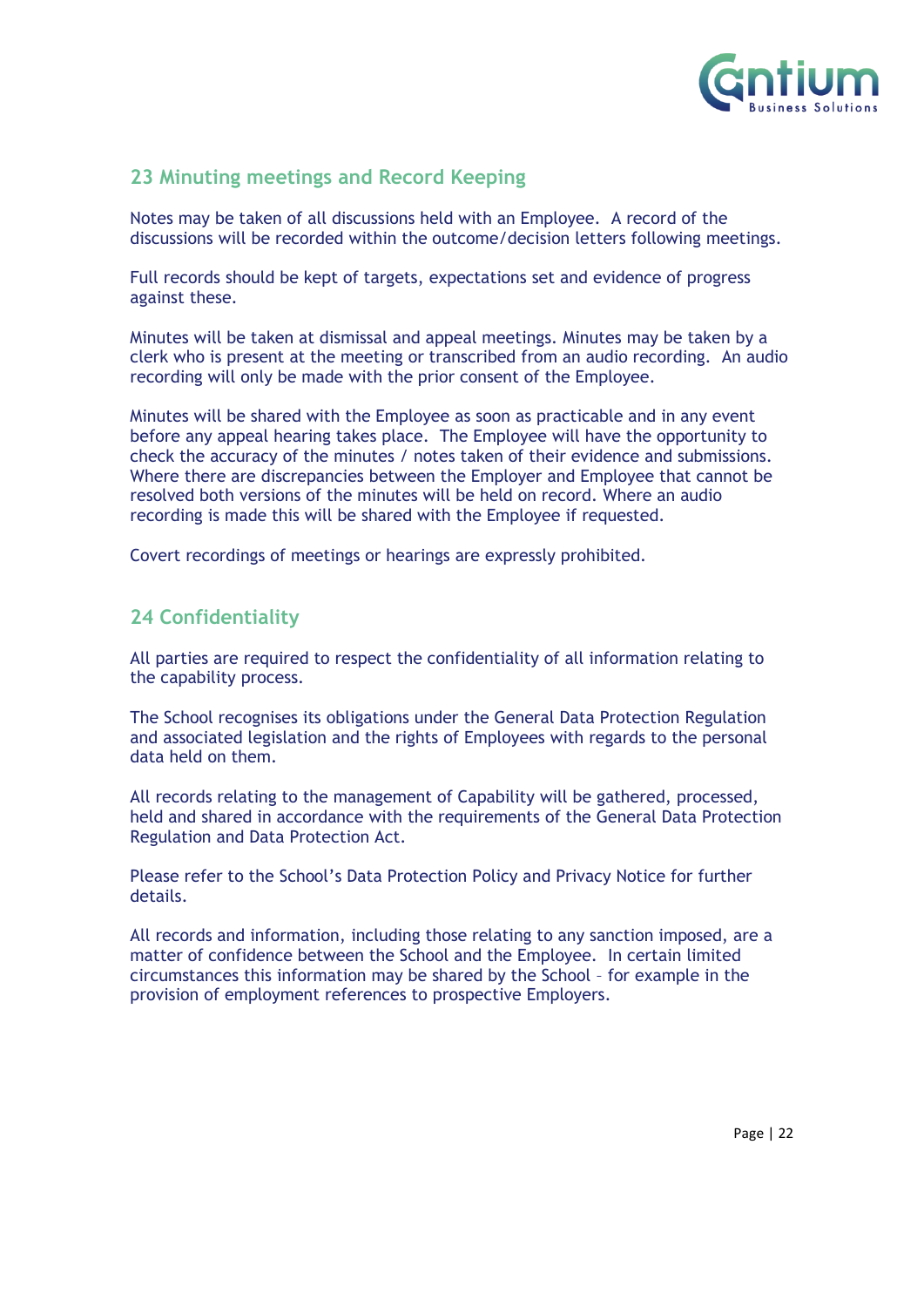

## **25 Advice and support to Employees during the process**

Employees are advised to seek early support from their Trade Union or Professional Association.

Employees may address questions about this procedure to the Headteacher or other delegated staff member.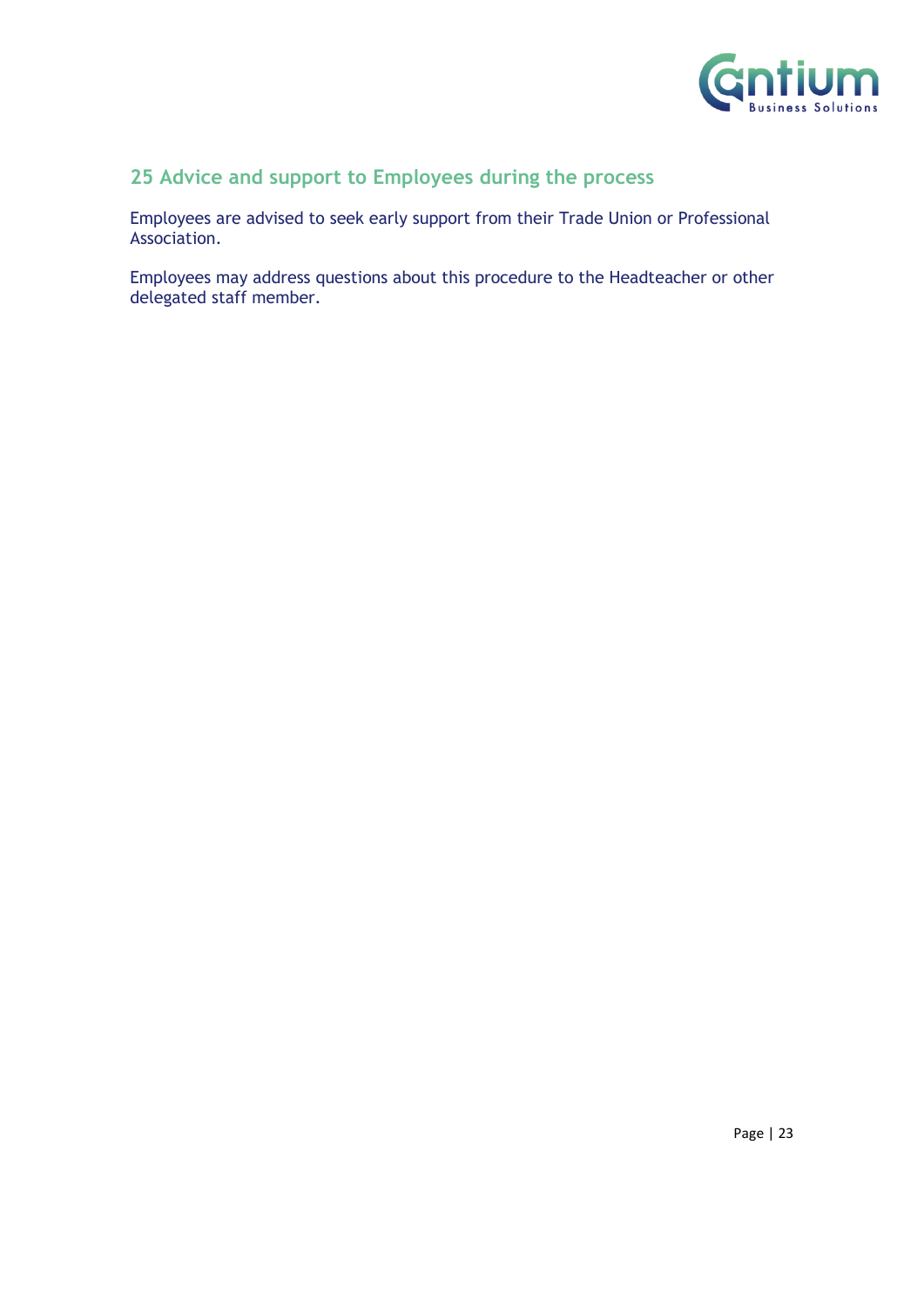

## <span id="page-23-0"></span>Appendix 1: Delegated responsibility

#### **Guidance Note:**

Under the School Staffing Regulations 2009, dismissal decisions, may be delegated to either:

- The Headteacher
- One or more governors
- One or more governors acting together with the Headteacher

Governors should therefore determine delegation arrangements for formal hearings within their own School.

The composition of panels should be consistent with the Governing Body's Terms of Reference.

Schools are advised to seek guidance from their personnel provider on the appropriate composition of formal panels given the circumstances to ensure a fair, impartial and objective process.

Formal meetings and hearings to consider matters short of dismissal may be delegated to another manager or the Headteacher.

Where matters are heard by a manager - appeals against any sanction imposed will be heard by the Headteacher. Where the Headteacher has considered the matter – appeals will be heard by a panel of one or more governors.

**Dismissal Decisions** *(please delete the option which does not apply)*

#### **Either : Where authority to dismiss has been delegated**

In this School responsibility for dismissal decisions has been delegated to the Headteacher, therefore formal hearings to consider dismissal may be heard solely by the Headteacher.

A panel of one or more governors may be convened to hear the matter in situations where it is not appropriate for the Headteacher to perform this function.

Appeals will be heard by a panel of one or more governors who have had no prior involvement in the matter under consideration.

Staff governors should not usually be a member of a governor panel and where they are must ensure that they can deal with the matter impartially and objectively.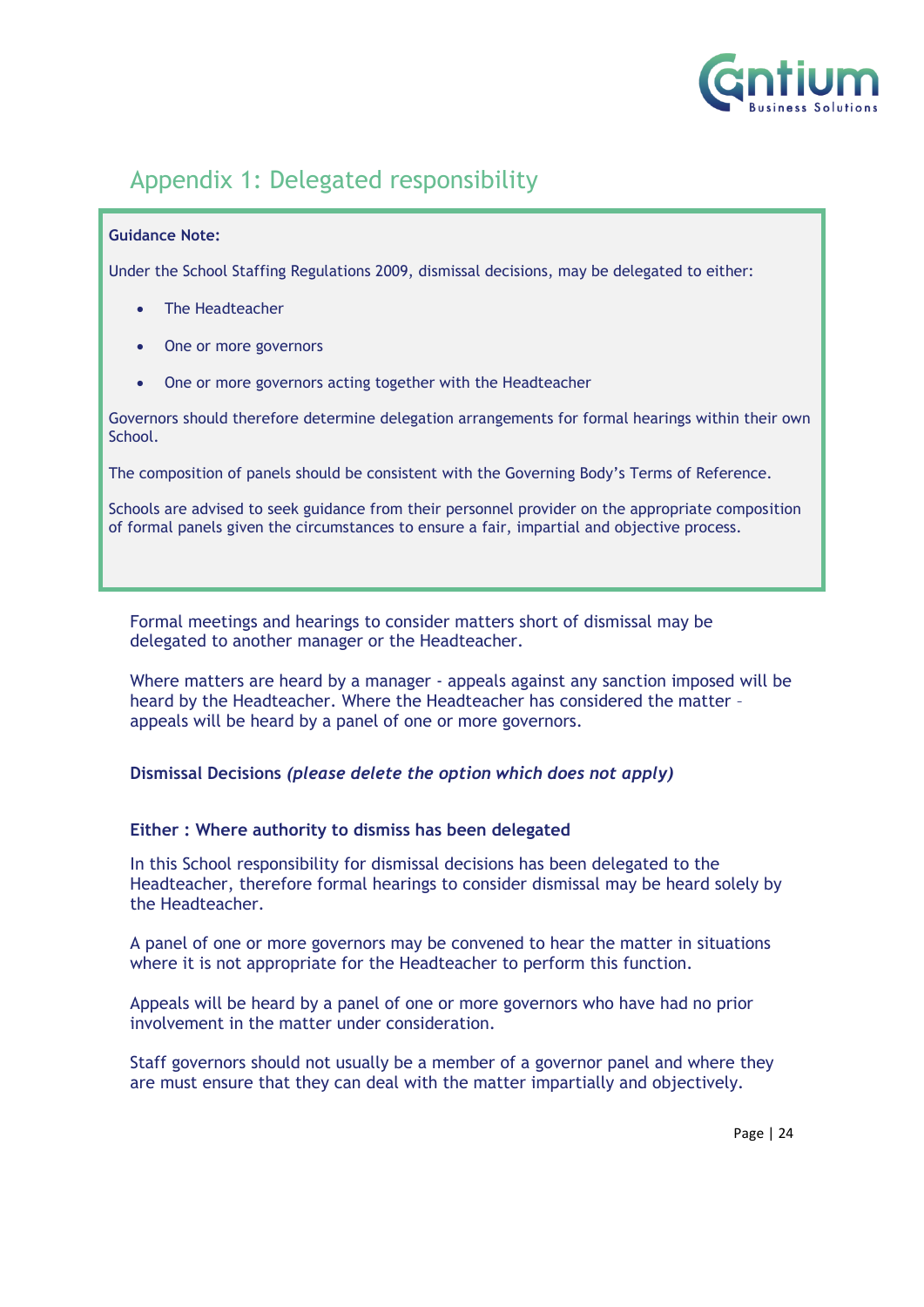

#### **Or: Where authority to dismiss has not been delegated**

In this School responsibility for dismissal decisions has not been delegated and therefore formal hearings to consider dismissal will be heard by a panel of one or more governors who have had no prior involvement in the matter under consideration.

Appeals will be heard by a further panel of one or more governors who have had no prior involvement in the management of the case.

Staff governors should not usually be a member of a governor panel and where they are must ensure that they can deal with the matter impartially and objectively.

#### **Matters Relating to the Headteacher**

Concerns relating to the capability of the Headteacher will be managed by the Chair of Governors.

Should the Chair of Governors have concerns about the performance of a Headteacher which cannot be addressed through the appraisal process these should be discussed in confidence with the School Improvement Advisor / Area Education Officer at the earliest opportunity and professional advice sought on whether the capability procedure should be initiated by the School.

It should be noted that it is the responsibility of the Chair of Governors and not the Local Authority to initiate the capability procedure. Formal capability warnings may be issued by the Chair of Governors.

Should a case for dismissal on the grounds of capability be made this should be heard by a governor panel comprising one or more members of the governing body (including the vice chair where appropriate).

Appeals will be heard by a panel of one or more members of the governing body with no prior involvement in the management of the case.

Staff governors should not usually be a member of a governor panel and where they are must ensure that they can deal with the matter impartially and objectively.

#### **Additional Considerations for Community and Voluntary Controlled Schools.**

In accordance with the 2009 School Staffing Regulations where a decision is made by a Community or Voluntary controlled School to dismiss an Employee, the Local Authority (via Cantium) must also be informed of the decision and reasons for this by the School. The Local Authority should then confirm the dismissal decision and any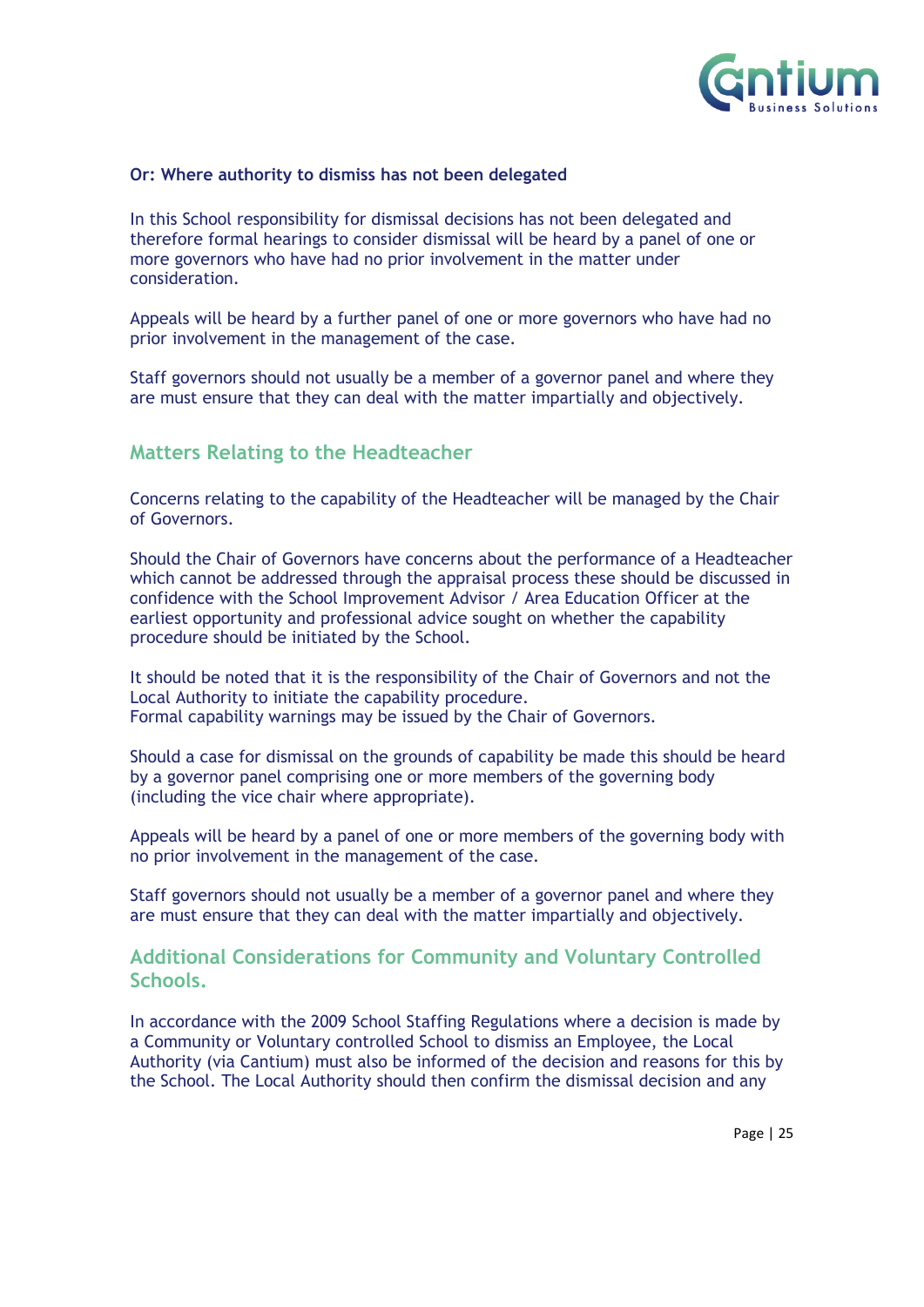

appropriate notice in writing to the Employee within 14 working days of the date the Individual was notified of the decision.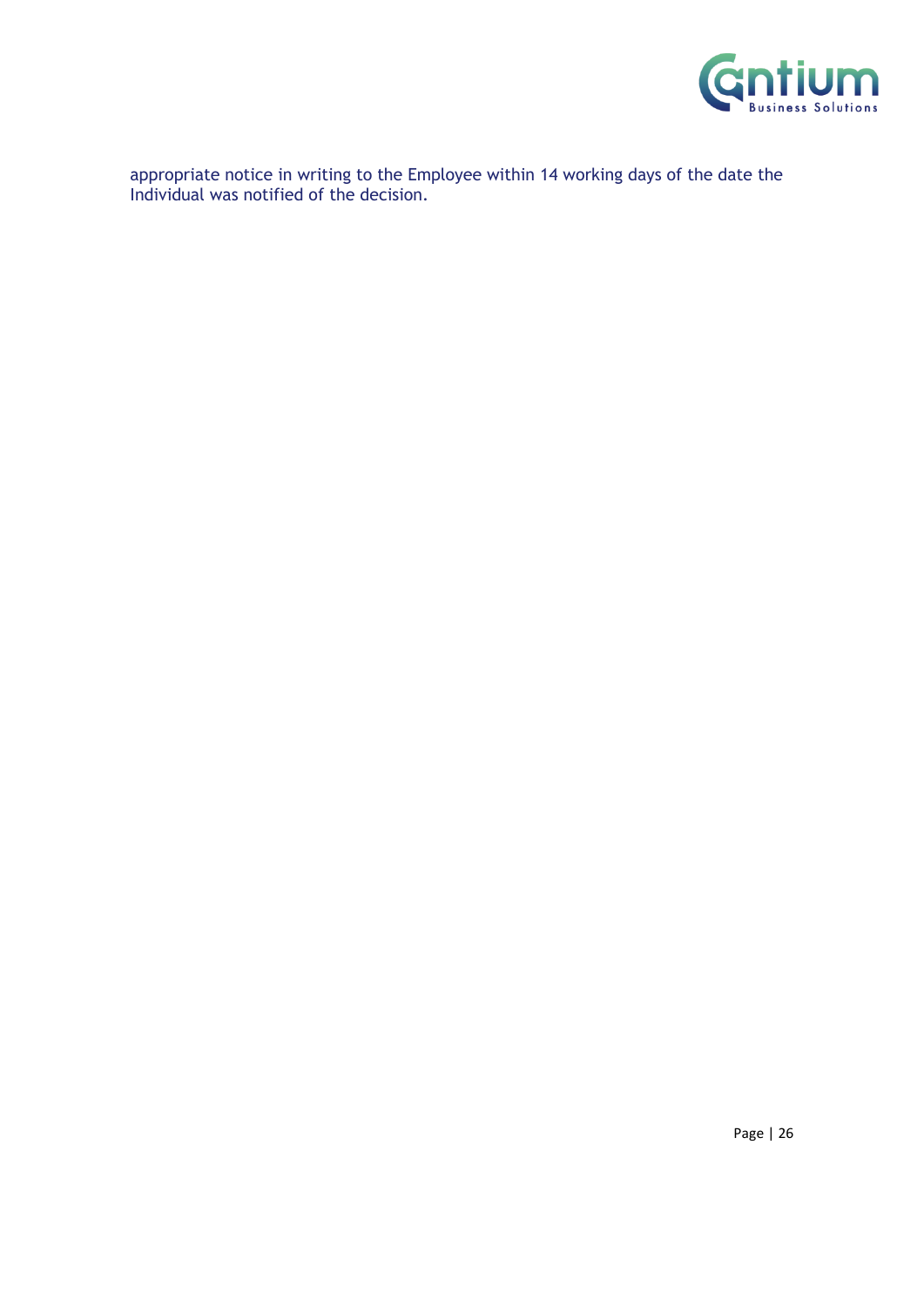

## <span id="page-26-0"></span>Appendix 2: Guidance for Hearings and Appeals

### **General**

Hearings and Appeals should take place at a reasonable time and place usually during the Employee's normal working hours unless otherwise agreed with the Employee and, in the case of Employees who work term time only, during the School term. Hearings and Appeals should not be heard beyond 5pm to protect the welfare of all parties. These arrangements may be varied by mutual agreement.

Consideration should be given to the venue for the hearing. There should be adequate rooms for the parties and arrangements to ensure that the hearing is conducted with discretion and that confidentiality is maintained. A venue away from the School site may be appropriate in certain circumstances.

The precise procedure to be followed will vary depending on the particular circumstances of each case, but in general the following will apply:

### **Role of the Headteacher / Panel hearing the Case**

It is the role of the Headteacher / panel hearing a case to consider the evidence presented and decide whether on the balance of probabilities:

- The case against the Employee has been established; or
- Whether it is appropriate and reasonable to issue a formal warning or dismiss the Employee.

Should an Employee appeal the outcome of the hearing, it is the role of the Headteacher / panel considering the appeal to review the original decision on the basis of the grounds for appeal presented by the Employee and to consider whether the original outcome was within a range of reasonable responses given the circumstances.

If the case is to be heard by a panel, a chair will be identified who will have responsibility for facilitating the hearing.

### **The Role of the Representative**

The Employee has the right to be accompanied to a hearing or appeal meeting by either a workplace colleague or recognised Trade Union representative.

The representative may address the hearing to put and sum up the Employee's case, respond on behalf of the Employee at the hearing and confer with the Employee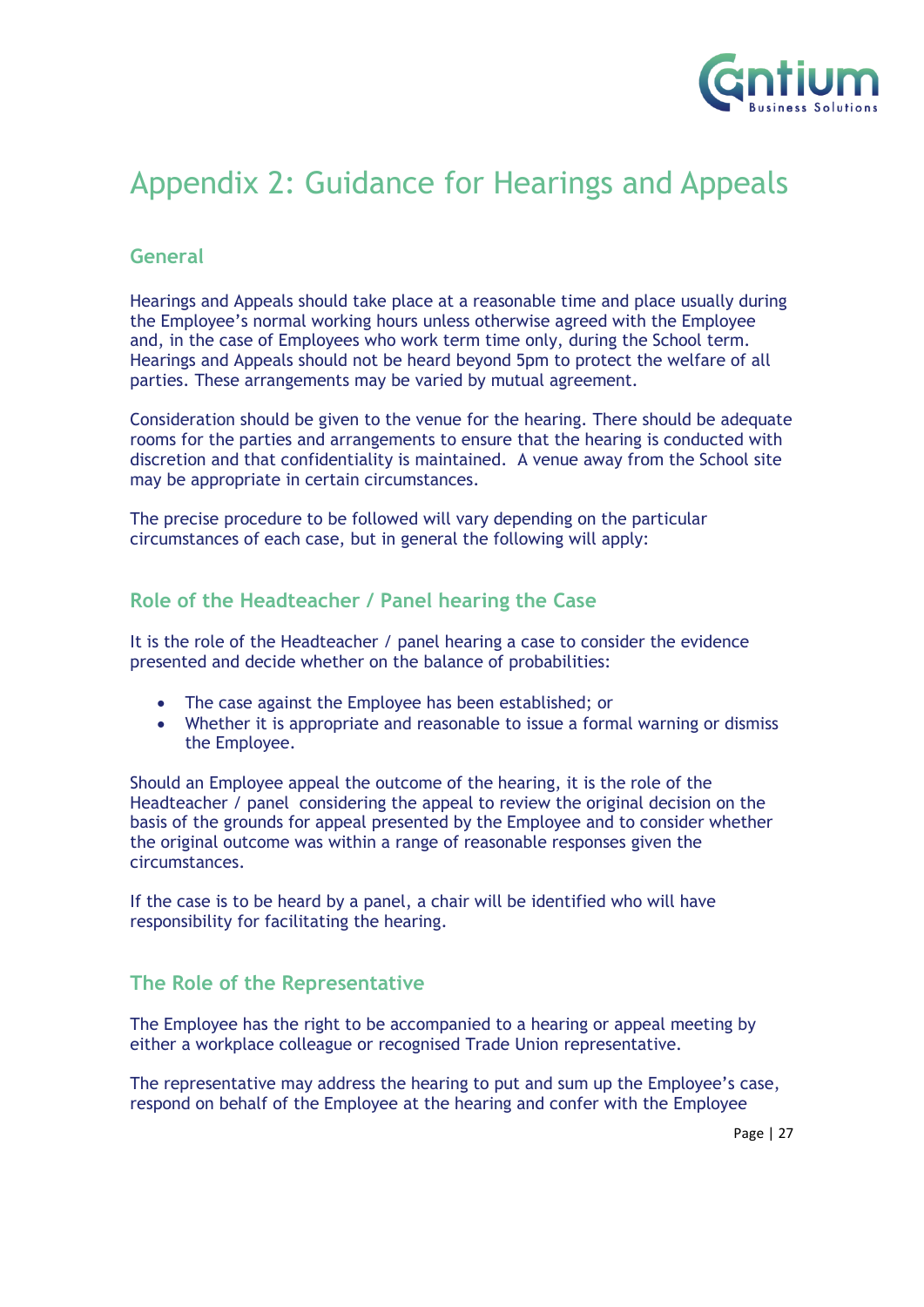

during the hearing. The representative does not have the right to answer questions on the Employee's behalf, address the hearing if the Employee does not wish it or prevent the Employer from explaining their case.

## **The Role of the HR Advisor**

The School may request that a HR Advisor attends a hearing or appeal meeting to advise the Headteacher / panel on the procedure and any points of employment law.

A further HR Advisor may also be in attendance to support the School in the presentation of their case.

The HR Advisor may be allowed to ask questions and clarify issues on behalf of the party they are supporting.

#### **Procedure for Hearings**

- The headteacher hearing the case / chair of the panel will introduce those present and their roles, explain the case to be considered, the procedure to be followed and the format of the hearing
- The School's representative presents their case and referring to written submissions / evidence. The Employee and their representative and panel may ask questions of the School's representative
- The Employee or their representative presents their case, referring to written submissions and presenting any mitigating circumstances. The School's representative and panel may ask questions of the Employee and their representative
- Adjournments may be requested by both parties or by the Headteacher/ panel during the hearing
- Both parties have the opportunity to sum up their cases, with the Employee or their representative having the final word
- The hearing will then be adjourned whilst the Headteacher / panel deliberates over the evidence. If further clarity is required both parties may be recalled and the hearing reconvened so that all parties may hear any additional evidence
- Where possible the hearing will be reconvened and the Employee advised verbally of the outcome following the conclusion of the process and the Panel's deliberations. On occasion it may not be possible to determine an outcome on the day of the hearing, in which case the panel will reconvene at the earliest possible opportunity to make a decision. Where the panel reconvenes, the outcome to be communicated in writing to the Employee
- In all circumstances the Employee will be advised in writing of the outcome of the hearing usually within 5 working days of the decision being made.